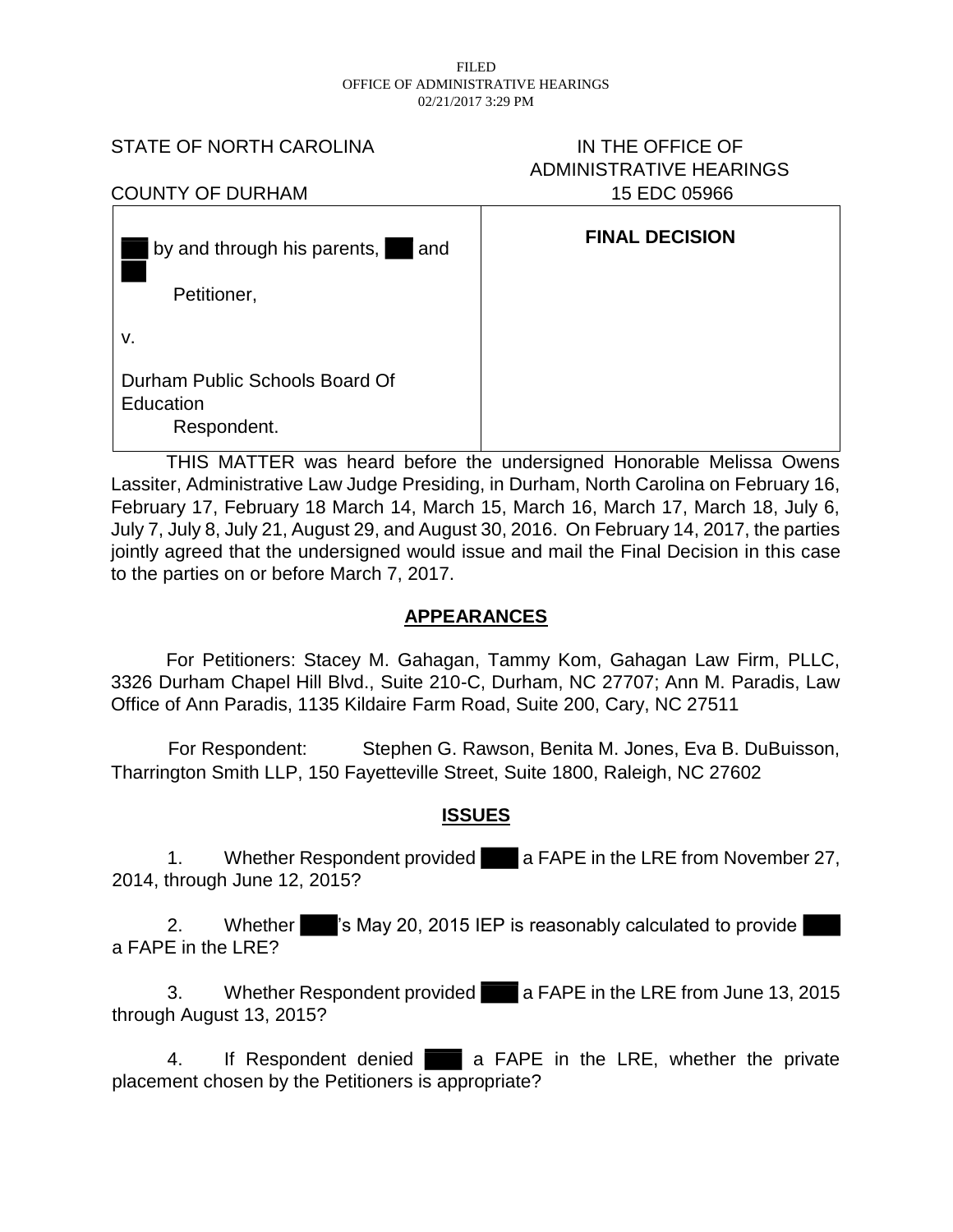5. If the Tribunal finds that Respondent failed to provide or offer a FAPE in the LRE, what "appropriate relief," including but not limited to tuition reimbursement, are the Petitioners entitled to as a remedy?

## **BURDEN OF PROOF**

Petitioners acknowledged in the Order on the Final Pre-Trial Conference entered on February 16, 2016 that they have the burden of proof in this contested case. The standard of proof is by a preponderance of the evidence. See *Schaffer ex rel. Schaffer v. Weast*, 546 U.S. 49, 62 (2005); N.C. Gen. Stat. § 150B-34(a). Black's Law Dictionary defines preponderance as denoting "a superiority of weight or outweighing." The finder of fact cannot properly act upon the weight of evidence in favor of the one having the onus, unless it overbears, in some degree, the weight upon the other side.

North Carolina statutory law states that actions of local boards of education are presumed to be correct, and "the burden of proof shall be on the complaining party to show the contrary." N.C. Gen. Stat. § 115C-44(b). Petitioners, being the complaining party, have the burden of proof to show by a preponderance of evidence that Respondent did not provide with the opportunity for a free appropriate public education and, if necessary, that Petitioners' proposed private placement is appropriate.

## **EXHIBITS ADMITTED INTO EVIDENCE**

Stipulated Exhibits Nos. 1-9 (hereafter S.1, S.2, etc.)

Petitioners' Exhibits Nos. 3, 4, 17-19, 22-23, 25, 27, 30-31, 36, 38-39, 45-52, 55, 61-62, 69, 71-76, 78-80, 88, 89-91, 105-108, 110-113. (hereafter P.3, P.4, etc.)

Respondents' Exhibits Nos. 1-20 (hereafter R.1, R.2, etc.)

## **WITNESSES**



## **STIPULATIONS BY THE PARTIES**

The parties proposed an Order on the Final Pre-Trial Conference, which was approved and filed in the Office of Administrative Hearings on February 16, 2016.

1. It is stipulated that the Petitioners and Respondent named in this action are properly before this Tribunal, and that this Tribunal has personal jurisdiction over them.

2. It is stipulated that the Petitioners and Respondent named in this action are correctly designated.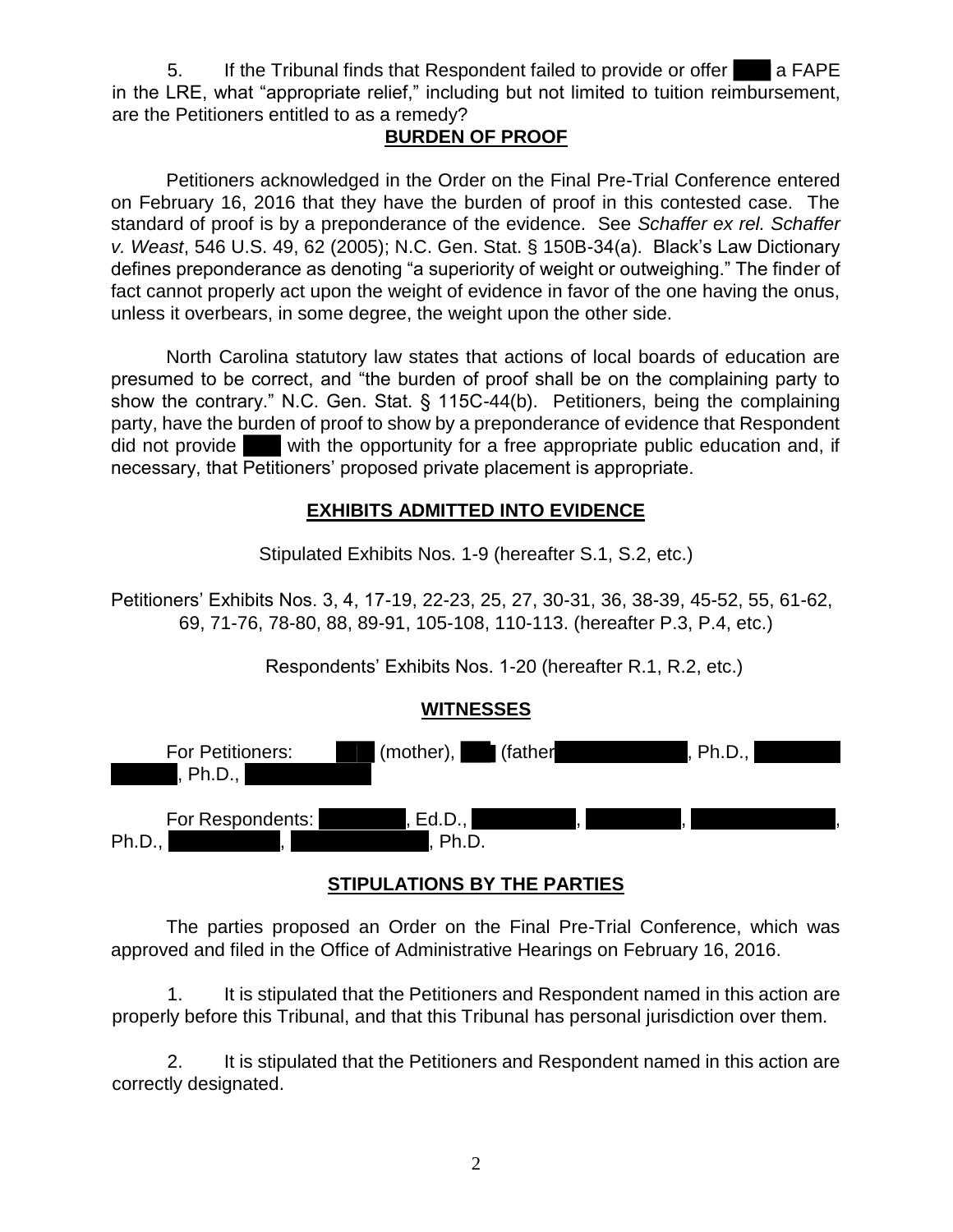3. It is stipulated that as the party seeking relief, the burden of proof for this action lies with Petitioners. *See Schaffer ex rel. Schaffer v. Weast*, 546 U.S. 49, 62 (2005).

4. It is stipulated that the Office of Administrative Hearings has jurisdiction over this case pursuant to Chapters 115C and 150B of the North Carolina General Statutes and the Individuals with Disabilities Education Act (IDEA), 20 U.S.C. §1400 et seq. and implementing regulations, 34 C.F.R. Parts 300 and 301. N.C. Gen. Stat. § 115C-109.6(a) controls the issues to be reviewed.

5. It is stipulated that the IDEA is the federal statute governing education of students with disabilities. The federal regulations promulgated under IDEA are codified at 34 C.F.R. Parts 300 and 301.

6. It is stipulated that Respondent is a local education agency receiving monies pursuant to the IDEA.

7. It is stipulated that the controlling state law for students with disabilities is N.C. Gen. Stat. Chapter 115C, Article 9 and the corresponding state regulations.

8. It is stipulated that the Petitioners, as the party requesting the hearing, may not raise issues at the hearing that were not raised in the due process petition unless the other party agrees otherwise. 20 U.S.C. § 1415(f)(3)(B).

9. It is stipulated that, an Order entered by Administrative Law Judge Augustus B. Elkins II on January 6, 2016, stated: "Respondent's Motion for Partial Summary Judgment should be granted, and the issues for hearing in the Petition at OAH Docket No. 15 EDC 5966 limited to claims arising after November 26, 2014."

10. It is stipulated that Petitioner <sup>'</sup> is date of birth is **the same of that** his father is Petitioner **Petitioner Petitioner Petitioner Petitioner** Minh Phamm Phamm Phamm Phamm Phamm Phamm Phamm Phamm Phamm Phamm Phamm Phamm Phamm Phamm Phamm Phamm Phamm Phamm Phamm Phamm Phamm Phamm Phamm P ). It is further stipulated that Petitioner was  $\blacksquare$  ( $\blacksquare$ ) years old at the time of the filing of this petition.

11. It is stipulated that is a "child with a disability" as that phrase is defined in IDEA.

12. It is stipulated that Petitioner is domiciled within the boundaries of the Durham Public Schools ("DPS").

13. It is stipulated that has been determined eligible for services under the IDEA, and  $\blacksquare$  's May 9, 2014 IEP Team determined that  $\blacksquare$  met the eligibility criteria for Intellectual 2011 – Moderate as his primary eligibility category.

|       | It is stipulated that |  | has been diagnosed with |  |     |
|-------|-----------------------|--|-------------------------|--|-----|
|       |                       |  |                         |  | and |
| other |                       |  |                         |  |     |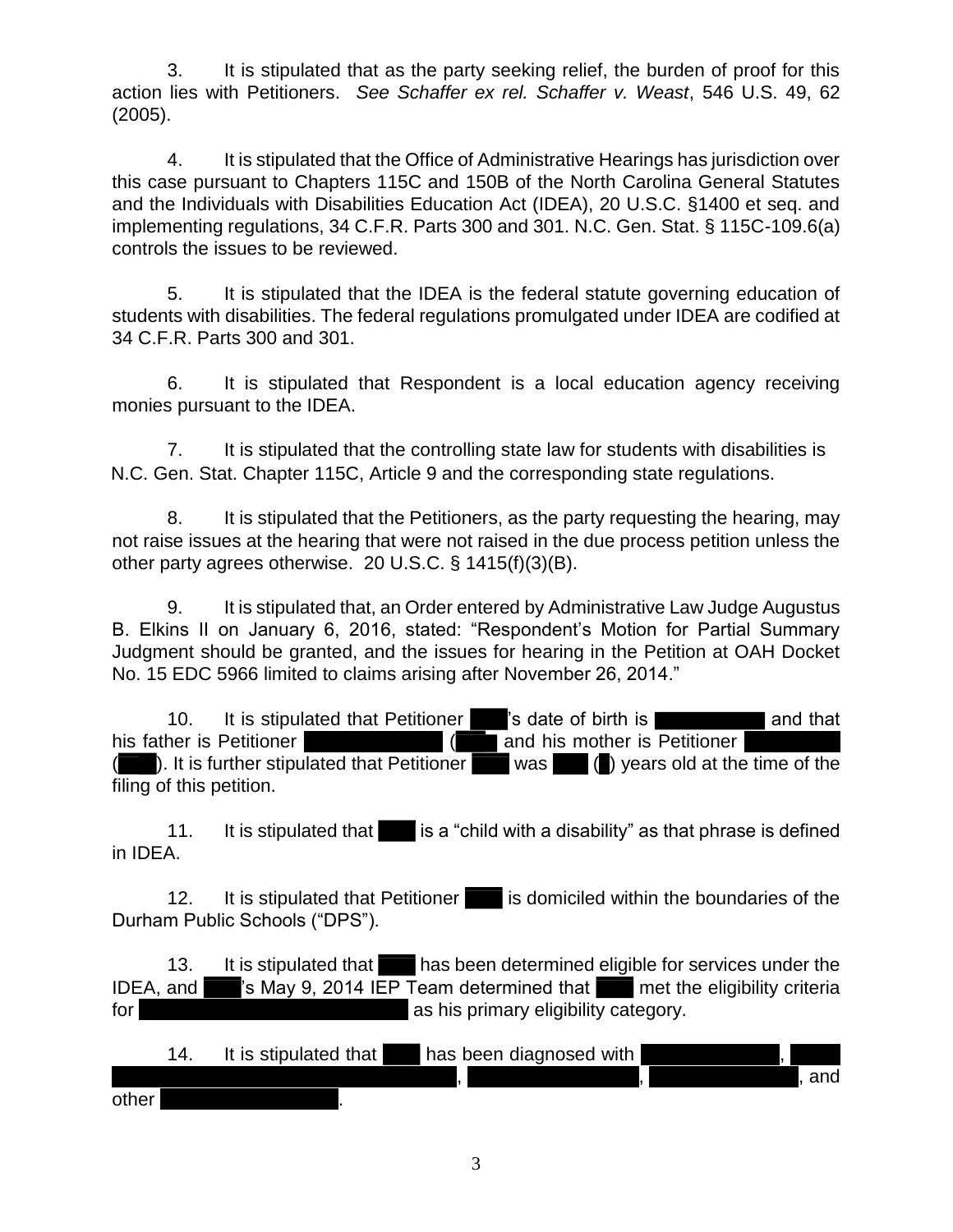15. It is stipulated that an IEP meeting was held on August 21, 2014.

16. It is stipulated that made academic, communication, social progress, and functional growth during the 2014-15 school year.

17. It is stipulated that an IEP meeting was held on May 20, 2015, to conduct an annual review of  $\blacksquare$  's IEP and develop an IEP for  $\blacksquare$  to be implemented beginning June 13, 2015, through June 12, 2016.

18. It is stipulated that the Petition for Contested Case Hearing in 15 EDC 05966 was filed in and accepted by the Office of Administrative Hearings on August 13, 2015.

19. It is stipulated that any documents produced by the school district in discovery including, but not limited to, IEPs, email correspondence, data sheets, and meeting notes, and the 2009 DPS Inclusion Study, identified as Petitioners' Proposed Exhibit 17 and the May 12, 2012 Schollmeyer Report, identified as Petitioners' Proposed Exhibit 24, are self-authenticated.

## **FINDINGS OF FACT**

Based upon the stipulations of record and the preponderance of the evidence, the undersigned finds as follows:

## *Procedural Background*

 $\overline{a}$ 

|                          | At the time of filing, Petitioner |     |           | was a serve year-old student residing with |          |
|--------------------------|-----------------------------------|-----|-----------|--------------------------------------------|----------|
| his parents, Petitioners |                                   | and |           | in Durham County, North Carolina.          | has been |
| diagnosed with           |                                   |     |           |                                            |          |
|                          |                                   |     | and other |                                            |          |

2. has been determined eligible for services under the IDEA with as his primary eligibility category.

3. On June 13, 2014, <sup>1</sup> is IEP team conducted an annual review and developed an IEP for the upcoming 2014-15 school year (hereafter "June 2014 IEP").<sup>2</sup> Petitioners and **Producted** requested mediation regarding the placement decision

<sup>1</sup> While the fact of this diagnosis was stipulated, the correctness of the diagnosis is disputed among the speech pathologists in this case. (Tr. Vol. XIII, 2274-76). The undersigned is not qualified to make a determination on the diagnosis, but will make findings as to the educational impact of  $\blacksquare$ 's speech difficulties. "The IDEA charges the school with developing an appropriate education, not with coming up with a proper label with which to describe [the child's] multiple disabilities." *Heather S. v. Wisconsin,* 125 F.3d 1045, 1055 (7th Cir. 1997).

<sup>2</sup> The June 13, 2014 IEP meeting is outside the relevant time period for this case, and is cited solely for background information. No substantive decisions or procedural issues from this meeting will be considered as part of this order.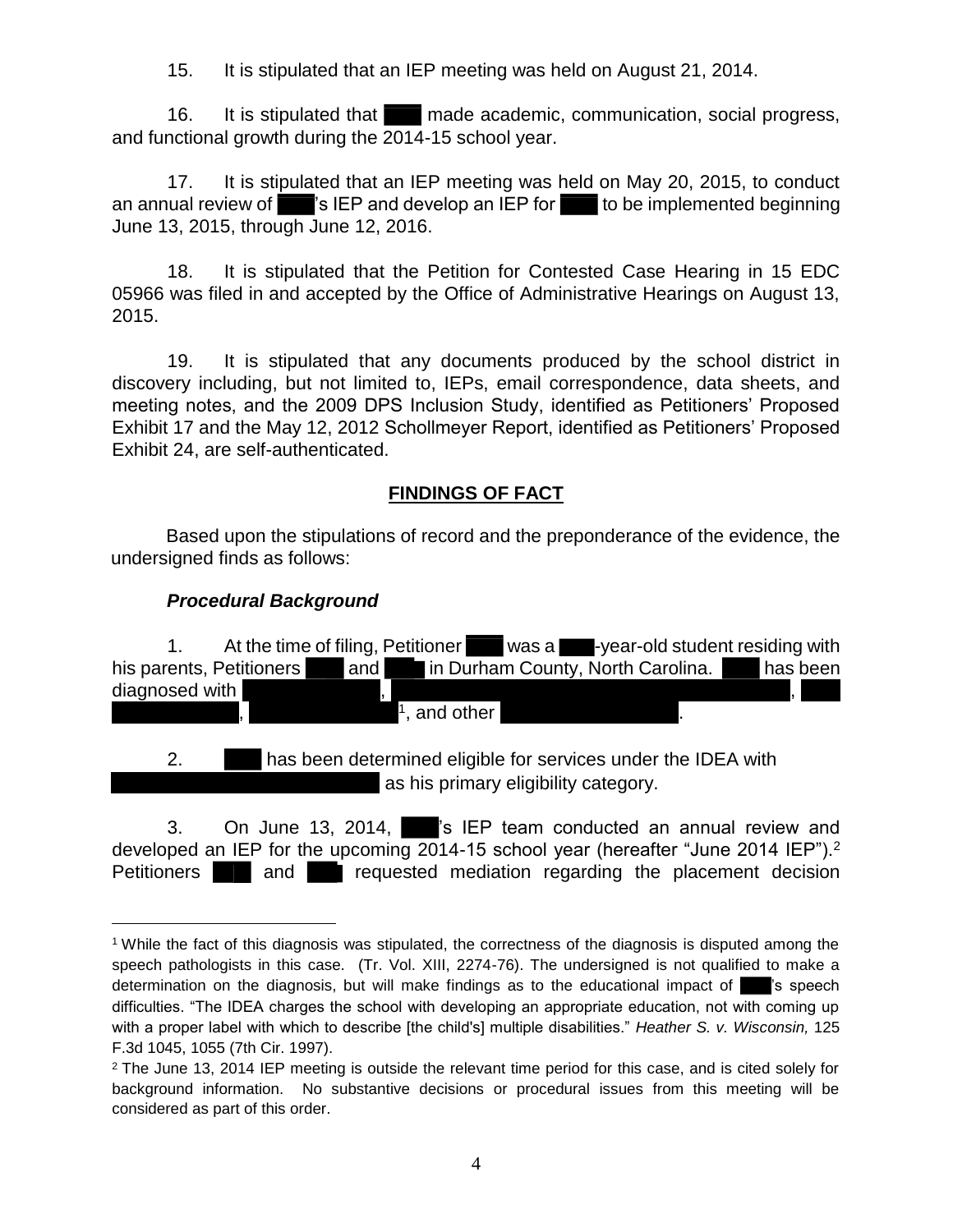memorialized in the June 2014 IEP. On July 22, 2014, the parties attended mediation, and agreed to a modification of  $\vert$  is service delivery plan within the IEP.

4. On August 21, 2014, <sup>2</sup> is IEP team reconvened for the purpose of amending the June 2014 IEP to reflect the agreement reached at the mediation.<sup>3</sup>

5. On November 14, 2014, Petitioners filed a petition for contested case hearing (hereafter the "2014 Petition") for the stated purpose of preserving claims during ongoing settlement negotiations.

6. On November 26, 2014, the parties entered into a settlement agreement resolving the 2014 Petition. The settlement agreement contained a release of all claims arising prior to the agreement. Pursuant to the Settlement Agreement, strainglement was changed from Separate to Resource, as Respondent agreed to allow to spend a minimum of 205 minutes with his non-disabled peers in the general education classroom. (Stip. Exs. 1, 2, 3)

7. On May 20, 2015,  $\blacksquare$  's IEP team convened to conduct an annual review and develop an IEP for the upcoming 2015-16 school year (hereafter "May 2015 IEP").

8. On August 13, 2015, Petitioners filed a new petition for contested case hearing (hereafter the "2015 Petition"), challenging the program received during the 2014-15 school year, and the proposed program for the 2015-16 school year. Petitioners claimed that Respondent failed to provide a free appropriate public education (FAPE) in the LRE, and failed to follow the requirements set forth in the Individuals with Disabilities Education Act (IDEA), and North Carolina state law by violating the procedural and substantive requirements of the IDEA and state law, and thus, denying a free and appropriate public education in the LRE. The Petition also included claims related to the 2014 Petition.

9. Petitioners sought the remedy of providing an educational placement, at a minimum of 220 minutes per day, in the regular education classroom with supplemental time in the resource room, and not place in the self-contained classroom. Petitioners requested Respondent instruct by modifying the regular education curriculum. Petitioners also sought additional speech and occupational therapy related services, and compensatory educational services. In the alternative, Petitioners requested the remedy of either "[placement] in a mutually-agreed upon private placement where can be educated with his non-disabled peers." (Pet. 21.)

10. On September 16, 2015, Petitioners requested a continuance to resolve ongoing discovery disputes between the parties. By Order dated September 23, 2015, Administrative Law Judge Augustus B. Elkins granted a continuance until November 17,

 $\overline{a}$ 

<sup>3</sup> The August 21, 2014 IEP meeting is outside the relevant time period for this case, and is cited solely for background information. No substantive decisions or procedural issues from this meeting will be considered as part of this order, except that the resulting IEP was active during the relevant time period and its content is relevant to the determination of this case.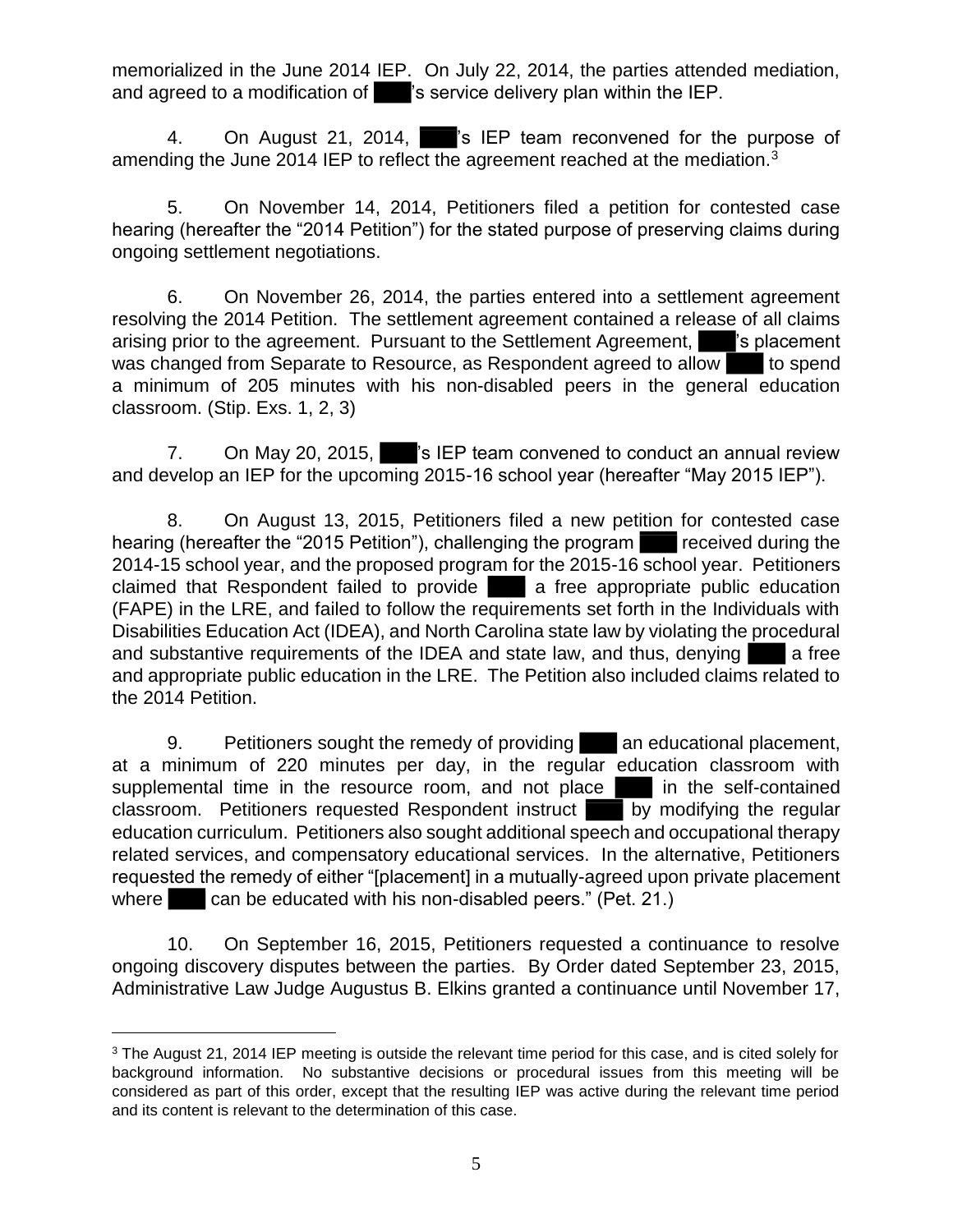2015. On October 30, 2015, Petitioners requested a second continuance to allow their expert time to observe in his then-current educational placement. On November 3, 2015, Administrative Law Judge Elkins granted the continuance, and rescheduled the hearing to begin on January 19, 2016.

11. Approximately three months after filing the Petition, Petitioners withdrew from the Durham Public Schools, and unilaterally placed him at , a private school.

12. On December 18, 2015, Administrative Law Judge Elkins entered an Order continuing the hearing on the merits until February 9, 2016 to allow Petitioners time to file a Reply to Respondent's Response to Petitioners' Cross-Motion for Partial Summary Judgment.

13. On January 6, 2016, Administrative Law Judge Augustus B. Elkins dismissed Petitioner's claims that the November 26, 2014 Settlement Agreement be voided due to allegations of fraud and misrepresentation by entering Summary Judgment for Respondent. That Order also limited claims in this contested case to claims arising after November 26, 2014.

## *Educational Assessments*

14. In February 2014, as part of the re-evaluation process, Petitioners sought an independent educational evaluation by Dr. **April Harris-Britt. (Tr. Vol. III, 490; Tr. Vol.** IV, 629; R.2 at 10).

15. Dr. evaluated using the following sources of information: review of records, parent interview, teacher interviews, classroom observation, and standardized assessments including the Wechsler Nonverbal Scale of Ability, Woodcock Johnson Tests of Achievement (3<sup>rd</sup> edition) and Adaptive Behavior Assessment System  $(2<sup>nd</sup> edition).$  (R.2 at 10). She noted in observing and working with that he required constant redirection, encouragement, and repetition of instructions, and that he exhibited significant inattention and distractibility. (R.2 at 14). Her results indicated a Full Scale IQ of  $\blacksquare$ , and that  $\blacksquare$  's various achievement scores fell in the  $\blacksquare$  percentile range, meaning that among 1000 same-age peers, 999 of those peers would rank ahead of  $\Box$  (R.2 at 14-15; Tr. Vol. III, 493).

16. Dr. Concluded that <sup>'s</sup> cognitive and academic skills were extremely low, and that his overall presentation was consistent with

 $\blacksquare$  (R.2 at 17). She recommended that would need "intensive and extensive interventions," that he would likely need "a great deal of one on one instruction," and that he would benefit from shortened work periods, breaks, opportunities for movement, hands-on activities, specialized seating, and instruction in social situations. (R.2 at 18-19). Petitioners did not provide the results of this assessment to Durham Public Schools. (Tr. Vol. V, 701).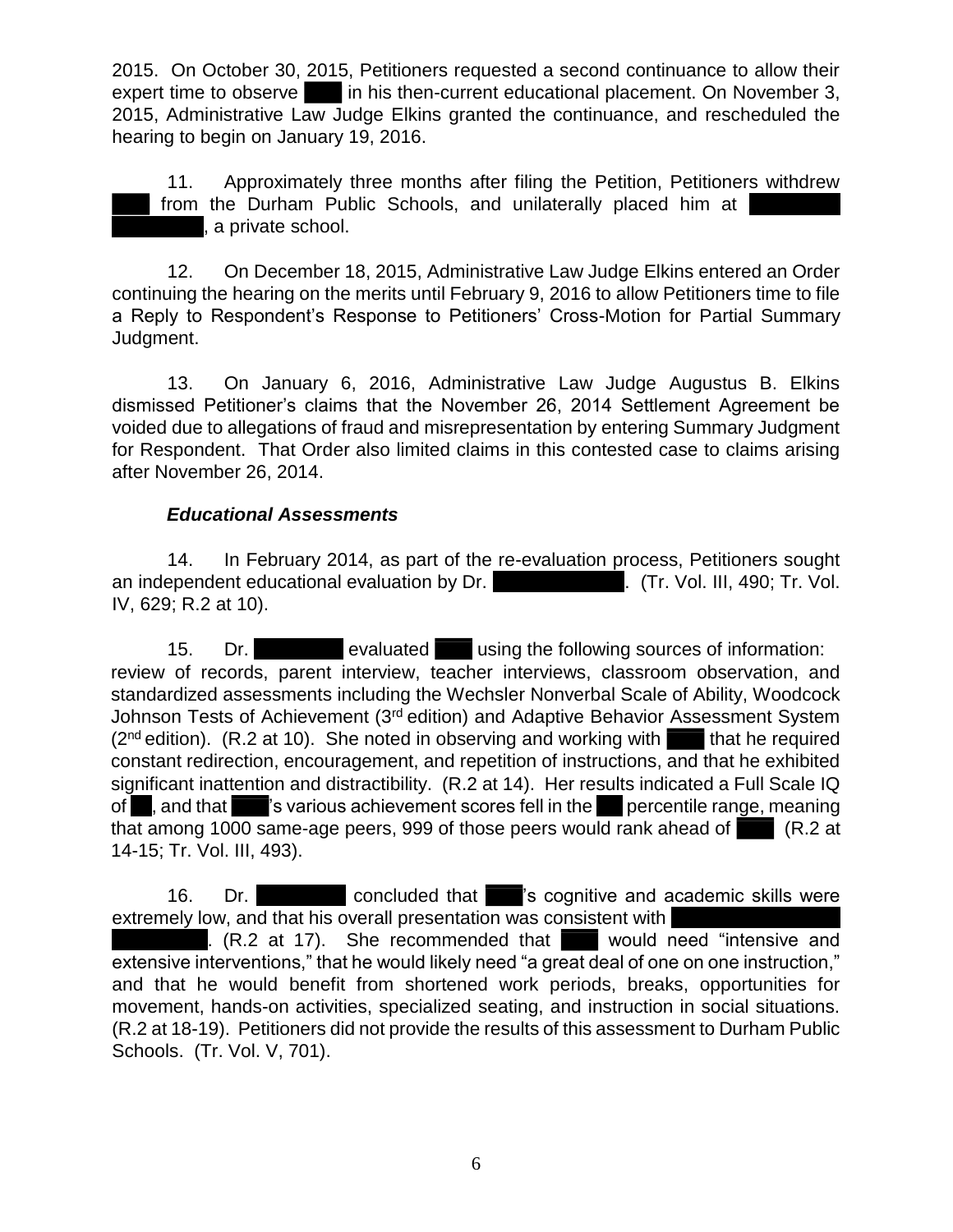17. In April 2014, DPS school psychologist also conducted an educational evaluation of Ms. Ms. A evaluated using a review of records and standardized assessments including the Differential Abilities Scales (2<sup>nd</sup> edition), the Woodcock-Johnson Tests of Achievement (3rd edition), and the Adaptive Behavior Assessment System  $(2^{nd}$  edition). Her results were strikingly similar to Dr.  $\blacksquare$   $\blacksquare$  's. 's General Conceptual Ability score (similar to an IQ score) was 4, and his achievement scores again fell in the  $\blacksquare$  percentile range. (R.1 at 3,5; Tr. Vol. XIV, 2467).

18. Ms. concluded that presented with "extremely low general intellectual functioning," and that he met criteria for Intellectual Disability – Moderate. (R.1) at 7). Throughout her evaluation, she also noted sail is difficulties with attention and distractibility, his need for redirection, and his limited adaptive behavioral skills. (R.1 at 3-5).

19. The results of these evaluations indicate that, as he began the 2014-15 school year in August 2014, was performing far below his same-age peers, and that he had substantial academic and functional deficits that would require intensive interventions for him to make educational progress. He specifically would need constant redirection and repetition of instructions, in part due to his significant inattention and distractibility. (R.2 at 14; R.1 at 3-5)

20. At hearing, Petitioner alleged that the educational evaluation results were not meaningful, in part because they lacked genetic testing or brain scans (Tr. Vol. IV, 676, 689). Similarly, Petitioners' experts opined that the educational assessments were not normed for students with significant intellectual disabilities. (Tr. Vol. III, 311)

21. However, the undersigned finds that these assessments are appropriate and valid, and that the results are an accurate description of  $\Box$  at the time of the assessment. This finding is based on credible testimony from Respondents' psychology expert Dr. **In the Hiermifer Hiemen Liennifer Hiemen** was the only licensed psychologist to testify in the hearing. She opined that the assessments were in fact normed for students with If Tr. Vol. XII, 2174, 2185). This finding is also based on the general consistency between the assessment results and the anecdotal reports of teachers and staff who worked with Ms. Bunn reported that was one of the lowest functioning students in the special education classroom (Tr. Vol. XI, 1873), while Ms. **Allen echoed** his struggles with academics, attention, and work completion (Tr. Vol. XII, 2035)

22. Three speech-language evaluations were entered into the record, one from 2011 and two from 2014. (P.23, P.30, P.31). These evaluations were largely consistent with each other, and demonstrated that had substantial delays in speech and language development. None of the evaluations recommended for assistive technology or augmentative communication services. The only major discrepancy among the evaluations was that Tonja Recktenwald's evaluation indicated that had Apraxia **of speech. (P.30 at 200 at 200 at 200 at 200 at 200 at 200 at 200 at 200 at 200 at 200 at 200 at 200 at 200 at 200 at 200 at 200 at 200 at 200 at 200 at 200 at 200 at 200 at 200 at 200 at 200 at 200 at 200 at 200 at 200 a** credentials who had actually worked with and evaluated credibly rebutted evaluation. opined that 's speech difficulties did not match the generally accepted characteristics of  $\blacksquare$ . (Tr. Vol. XIII, 2274-76)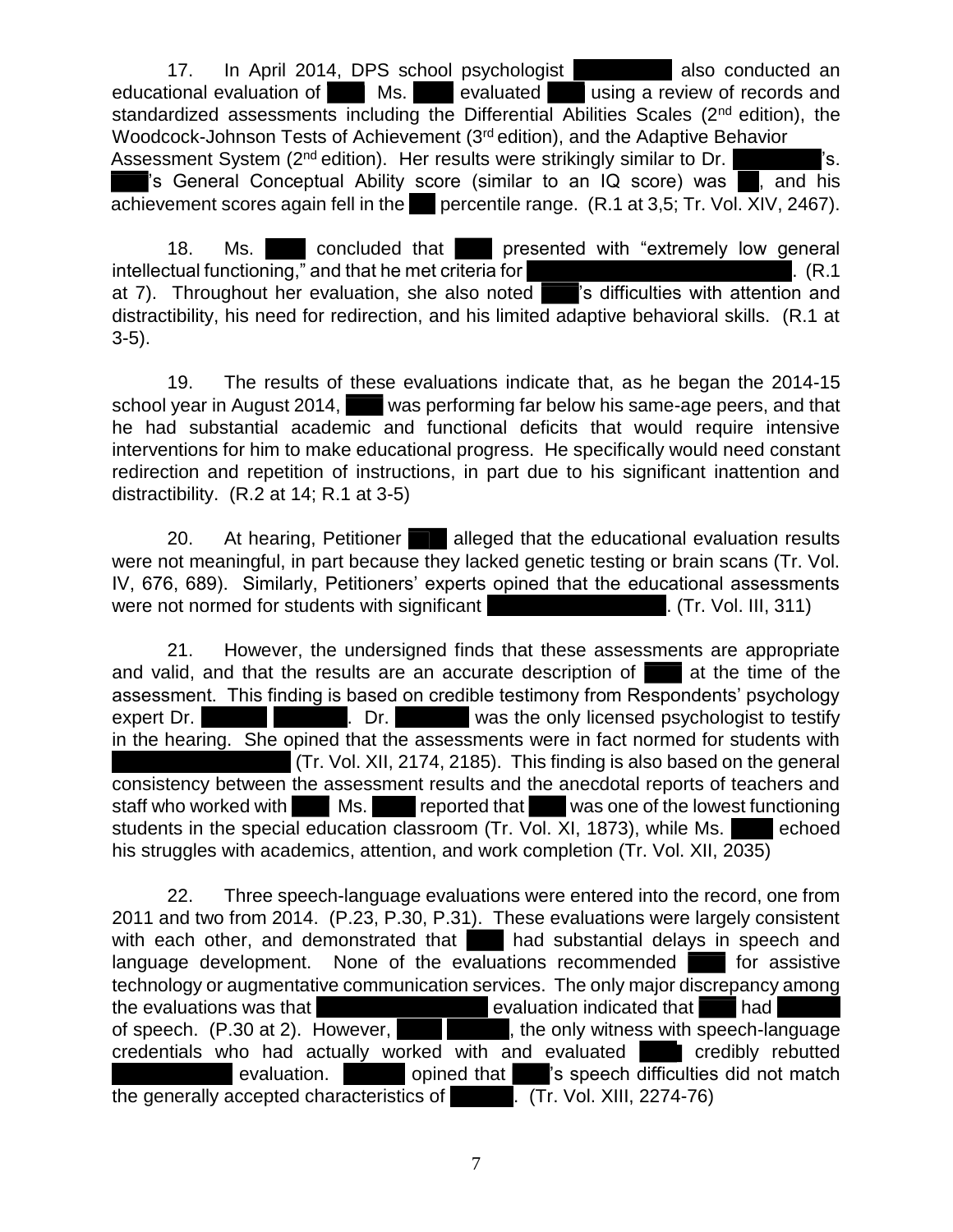23. Irrespective of whether actually has these evaluations indicated that  $\blacksquare$  's speech and language abilities were in the range of the  $\blacksquare$  percentile among same-age peers, that he had consistent articulation errors including initial and final consonant deletion, and that his speech and language difficulties impacted his ability to participate in his education. They all recommended speech therapy. (P.23 at 1-2; P.30 at 1-3; P.31 at 1-3)

24. Further, while has established speech difficulties, his scores on the nonverbal portions of his educational evaluations (the Wechsler Nonverbal Test and the Special Nonverbal Composite of the DAS-II) were not substantially different than his achievement scores on verbal portions of the tests. (R.1 at 3; R.2 at 14-15; Tr. Vol. XII, 2189-90). This suggests that his communication difficulties are not obscuring a greater intellectual capacity than he has shown in evaluations and in school.

25. Petitioners' expert Dr. opined at hearing that should have received an assistive technology evaluation in order to determine his need for assistive technology in the classroom. (Tr. Vol. V, 863). However, Dr. did not conduct any type of speech evaluation on  $\blacksquare$  (Tr. Vol. VI, 1026). It is also uncontested that did not use assistive technology at home, or in his current private placement. (Tr. Vol. VI, 1070; Tr. Vol. VI, 925)

26. Neither of the DPS evaluations nor the private speech evaluation from 2014 recommended assistive technology, or indicated any basis for further evaluation on that subject. This is particularly notable that the private therapist working with is also the Durham Public Schools' assistive technology coordinator. Given that person's dual role, the fact that she did not recommend assistive technology is compelling. (Tr. Vol. XIII, 2263). Both the school-based and private therapists shared a concern that assistive technology might hinder **in the state of speech development.** (Tr. Vol. XIII, 2265). Finally, there are no evaluations or other evidence to establish that requires assistive technology to benefit from his special education services.

27. Based on the foregoing, the undersigned finds that Petitioners did not present sufficient evidence that required assistive technology or even an assistive technology evaluation. Further, the decision on whether to evaluate is a procedural issue which, even if inappropriate, is not the basis for relief if it did not interfere with  $\sim$  's receipt of educational benefit, which will be addressed below.

## *The August 2014 IEP*

 $\overline{a}$ 

28. The operative IEP during the 2014-15 school year was first developed at an IEP meeting on June 13, 2014.<sup>4</sup>

<sup>4</sup> As noted earlier, the June 2014 IEP is referenced for historical purposes only. Any claims related to that IEP meeting or the IEP as drafted or implemented prior to November 26, 2014 are barred by the January 6, 2016 summary judgment order.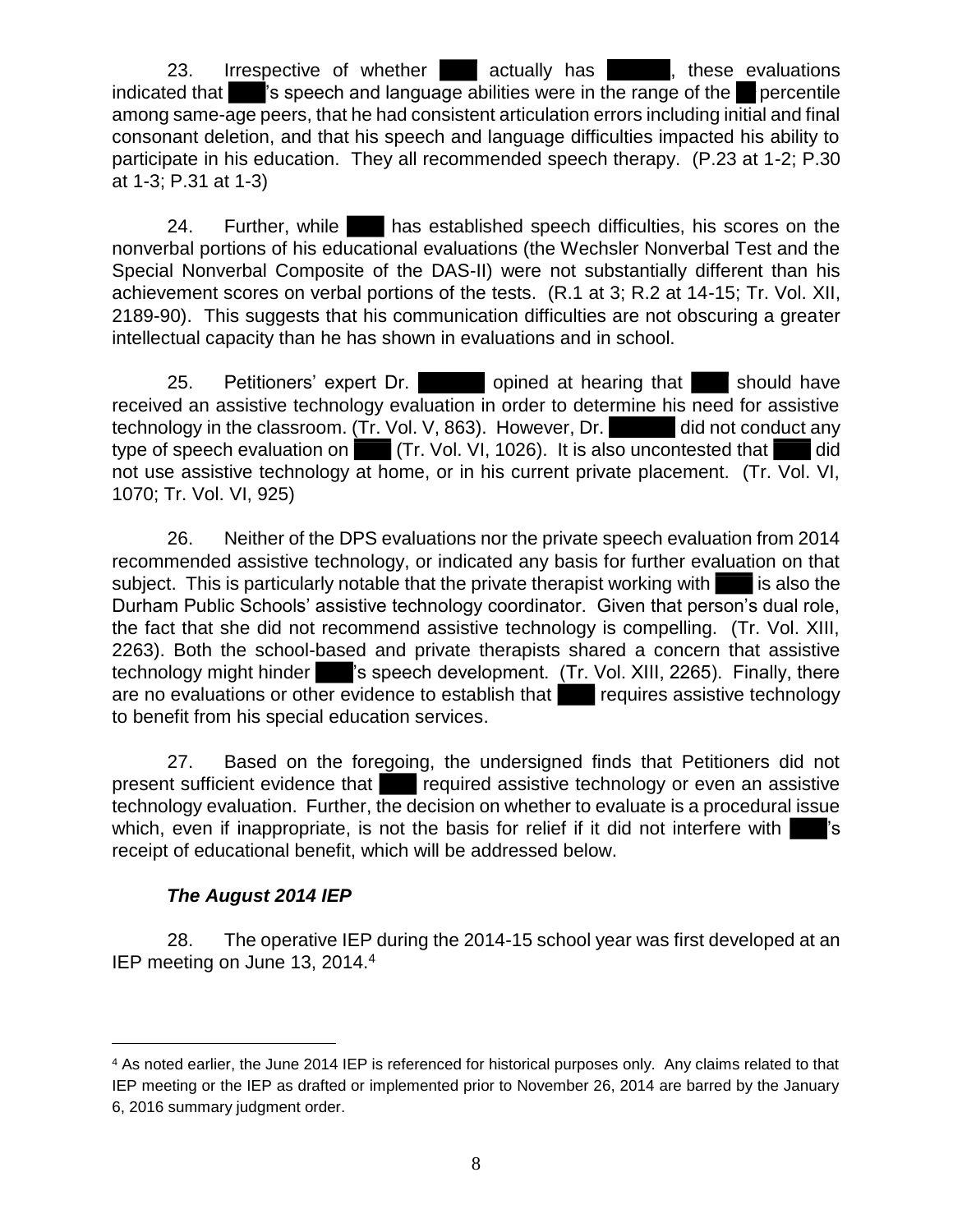29. Following mediation, the IEP team reconvened on August 21, 2014 (before the start of the 2014-15 school year), for the purpose of amending the IEP to reflect the mediation agreement regarding service delivery and placement. The team modified service delivery to transfer 15 minutes of math instruction and 30 minutes of reading instruction from the special education classroom to the regular education classroom. This modification resulted in a change of educational placement from the "Separate" (0-39% of school day spent with non-disabled students) to "Resource" (40-79% of school day spent with nondisabled students). The team also modified the IEP to reflect the service delivery of speech as a Related Service. The service delivery of speech services was modified to: (1) fourteen sessions of 15 minutes each, per reporting period, to be delivered in the general education classroom and (2) seven times for 60 minutes each, per reporting period, in the therapy room.  $(S.1$  at 1; S.2 at 18-19).<sup>5</sup>

30. The mediation agreement apparently did not address the Present Levels or goals in the IEP. Petitioners did not request, at the August 21, 2014 IEP meeting, modifications to the Present Levels and Goals categories drafted in the June 2014 IEP, that had yet to be implemented. (S.3 at 1; Tr. Vol. XI, 1799)

31. The August 2014 IEP contained nine academic and functional goals related to speech/language, math, reading, writing, work completion and adapted physical education. was working on counting, recognizing number sets, writing letters and numbers, identifying kindergarten sight words, identifying letter sounds, completing work in given time frames, improving his fitness and locomotion, increasing his verbal output, improving his articulation, and stating his basic personal information. Each goal contained specific benchmarks that further defined the expected tasks and progress. (S.2 at 4-14)

32. There is no evidence that the Petitioners communicated any objection, before this litigation, regarding any information or lack of information in the Present Levels or to any of the Goals. Petitioner  $\Box$  agreed during his testimony at hearing that the Goals in the August 2014 IEP were appropriate goals for the beauding on. (Tr. Vol. IV, 555-59)

33. Witnesses for both parties agreed, while using different terminology, that adequately drafted Present Levels and IEP goals share certain characteristics or elements as noted below:

a. Present Levels of performance should be based on various data sources, including teacher observations, progress monitoring data, evaluations, and parent input. Present Levels should adequately illustrate the student's current abilities in the area of focus as understood by the IEP team.

 $\overline{a}$ 

<sup>5</sup> As noted earlier, this IEP meeting is cited for historical purposes only. Any claims related to the procedures or substantive decisions at this time other than the content of the IEP itself, which remained active into the relevant time period, are barred by the January 6, 2016 summary judgment order.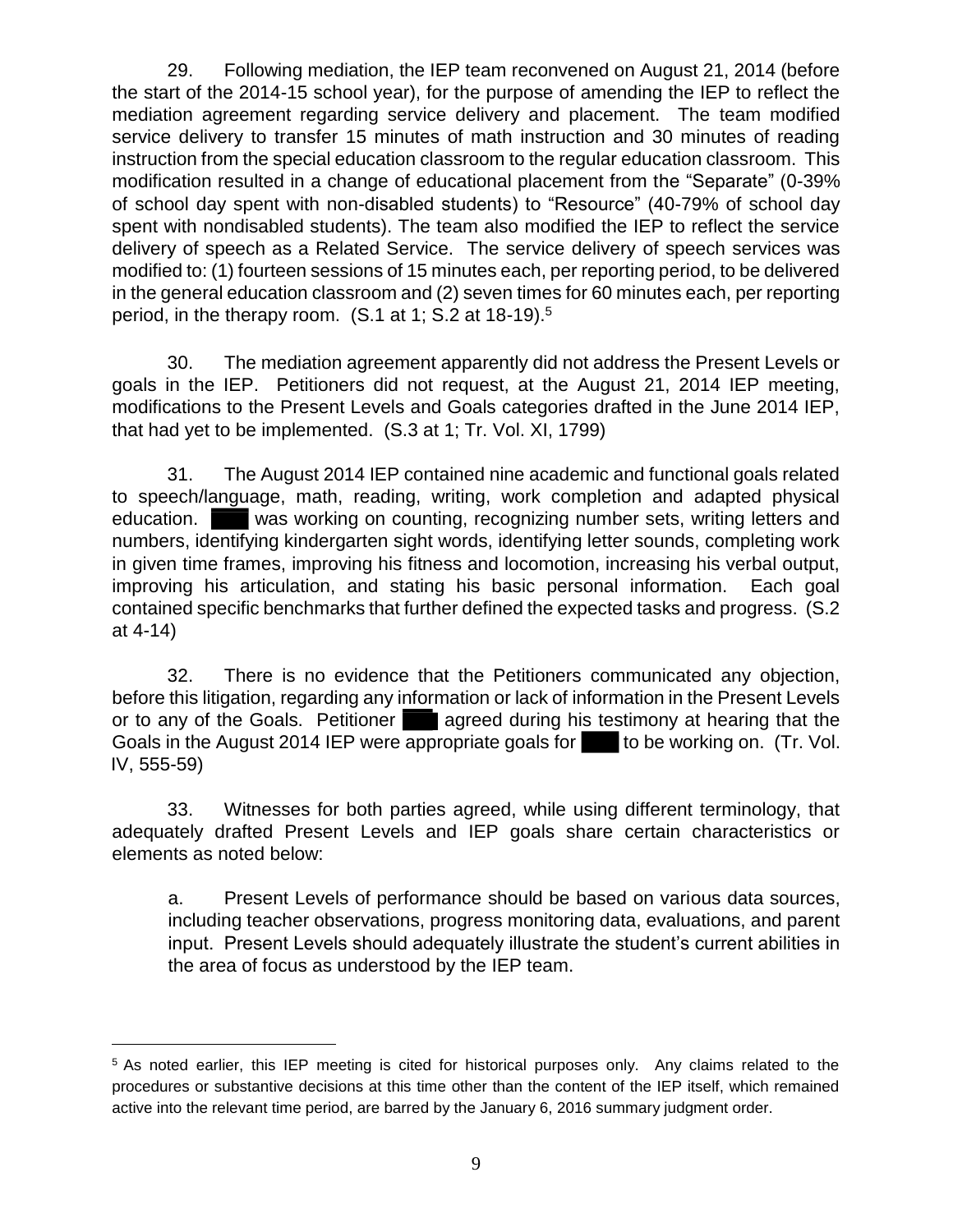b. Goals should set objectives for the development of targeted skills that are defined in scope, include appropriate conditions for performance and measurable skills and tasks, and are achievable within one year in the judgment of the IEP team. (Tr. Vol. II, 55, 219-220; Tr. Vol. V, 862; Tr. Vol. IX, 1508, 1510; Tr. Vol. XI, 1883).

34. There was conflicting testimony at hearing regarding whether the Present Levels and Goals in the August 2014 IEP met these expectations. Multiple witnesses who taught during that 2014-2015 school year opined that the Goals in the IEP addressed signified is needs, and included the expected elements described above. They also thought the Present Levels described in the IEP drew from various data sources, and adequately illustrated <sup>2</sup> is current abilities. Respondent's witnesses believed the Goals in this IEP were task-oriented, measurable, and included benchmarks that further defined the tasks and expected performance. (Tr. Vol. XI, 1883; Tr. Vol. IX, 1509, 1512; Tr. Vol. XIV, 2480). The fact that goals are not written with a particular formula preferred by certain experts is not evidence that they are inappropriate.

35. Furthermore, a common sense review of the content of the IEP revealed that these Present Levels and Goals provided an adequate description of  $\blacksquare$  's current level of performance and goals that were understandable, defined in scope, and measurable such that a trained professional educator could implement such goals effectively.

36. Based on the preponderance of the evidence, including the documents themselves and the testimony at hearing, the undersigned finds that the Present Levels and Goals were adequately drafted and substantively appropriate for

37. The section of the IEP devoted to supplementary aids and services, including accommodations and modifications, listed that **required consistent** redirection, supervision to assist with participation, incremental rewards, and adapted curriculum. (S.2 at 15). The instructions related to this section of the IEP noted that the list should include supplementary aids and services that will be provided in general education classes, non-academic services and activities, and special education classes. (S.2 at 15)

38. Petitioners argued that "consistent redirection" and "incremental rewards" were not "supplemental aides and services" that either supported state is teachers, or provided a means of participating in his respective classroom. Petitioner's Exhibits 48-51 included a small sampling of "redirection data" taken by teachers [10, p. cand, and to document 's progress on the functional goal that would "complete skilllevel math, reading and writing assignments in 3 out of 5 situations." (P. Ex. 48-51). Petitioner's Exhibit No. 49 showed Ms. **All redirected initial redirection** rinety (90) times in a twenty (20) minute period on August 27, 2014, one hundred six (106) times in a twenty (20) minute period on September 2, 2014, eighty-seven" (87) times in a twenty (20) minute period on September 19, 2014, ninety-six (96) times in a twenty (20) minute period on November 21, 2014, and ninety-eight (98) times in a ten (10) minute period on November 24, 2014. (P. Ex. 49; R. Ex. 16 at 74; Tr. Vol I, 177)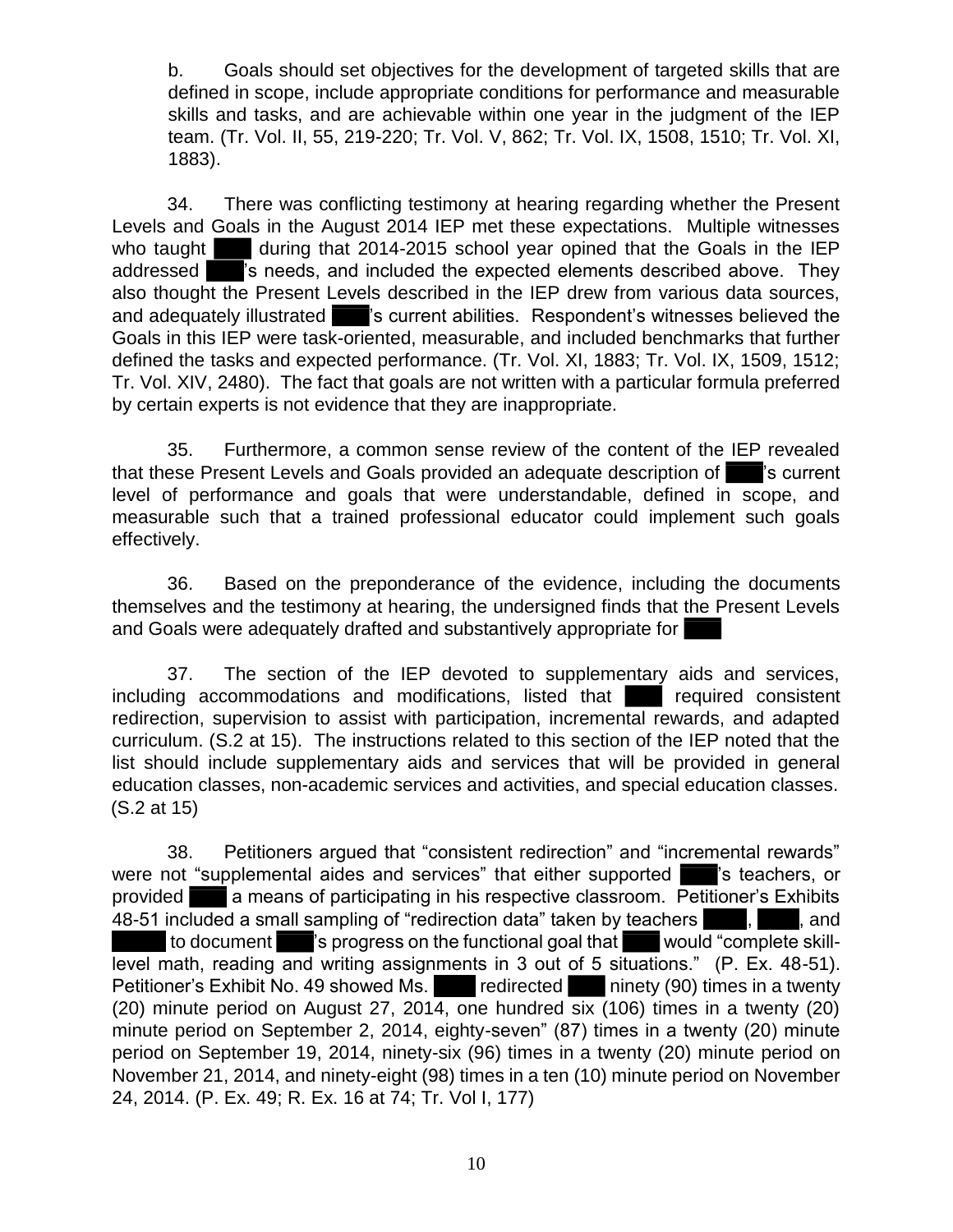39. Petitioner's expert, Dr. | , opined that Respondent's practice of redirecting and collecting data of those redirections was ineffective, and showed the poor quality of instruction delivered to (Tr. Vol. I, 173, 179). Dr. Petitioner's expert, similarly opined that Respondent's redirection data was meaningless, and lacked integrity and fidelity, as a data source, because  $\blacksquare$  's teachers never defined the criterion for the teachers' "redirections" of (Tr. Vol. VI, 874-878)

40. The redirection data by itself certainly raises questions regarding the quality of educational instruction received from Ms. Junn, Ms. Haase. Allen, and Ms. Specifically, Petitioner's Exhibits 48-51 themselves failed to define the criterion for the "redirections," how the "redirections" were given, and the conditions under which the "redirections" were given to As such, it was difficult to discern if any two teachers had a common concept of a "redirection." (Tr. Vol. VI, 874)

41. However, the redirection data was only a small part of the data Respondent collected to monitor progress in each teacher's classroom, and must be viewed in combination with all other data collected on such as teachers' observations,  $(S, 5)$ , 's work samples, therapy notes, and teachers' formal/informal assessments of  $\blacksquare$ 's actual performance in class. (S. 5) For example, Stipulated Exhibit 4 (Form DEC4), an amendment to the August 2104 IEP, consisted of notes by steachers regarding 's actual progress on his August IEP goals, including the goal addressed in Petitioner's Exhibits 48-51.

42. Although Petitioners argued that these "redirection practices" by vising teachers detrimentally impacted 's ability to demonstrate his abilities, Petitioners failed to present competent evidence demonstrating how the redirection practice detrimentally impacted <sup>'</sup> is demonstration of his abilities (1) by number of minutes daily, (2) by subject matter, or (3) by identifying the specific abilities of which were negatively impacted. Neither did Petitioners present credible evidence of a specific remedy, such as a number of compensatory hours, should receive to compensate for his missed instruction time caused by Respondent's "redirection practices."

43. In contrast, Respondent showed that it provided a 1:1 aide, i.e. a licensed special education teacher, to support  $\Box$  in the general education classroom, even though the IEP did not require a 1:1 aide. The 1:1 aide supported during the 45 minutes of general education reading and math instruction required by the IEP. Dr. opined that a special education teacher accompanying a student to the general education classroom, as a 1:1 aide, is the most robust and comprehensive supplementary aid or service possible, because the teacher can modify, adapt, and supplement to meet the student's needs "in the moment" on any given day. (Tr. Vol. X, 1525).

44. The supplementary aids and services listed in the IEP, which include additional supervision, consistent redirection, adapted curriculum, and incremental rewards (S.2 at 15) are aligned with the student's needs as described in the Present Levels. At hearing, Respondent's witnesses described how actually received other additional supports, beyond those described in the IEP, that would be considered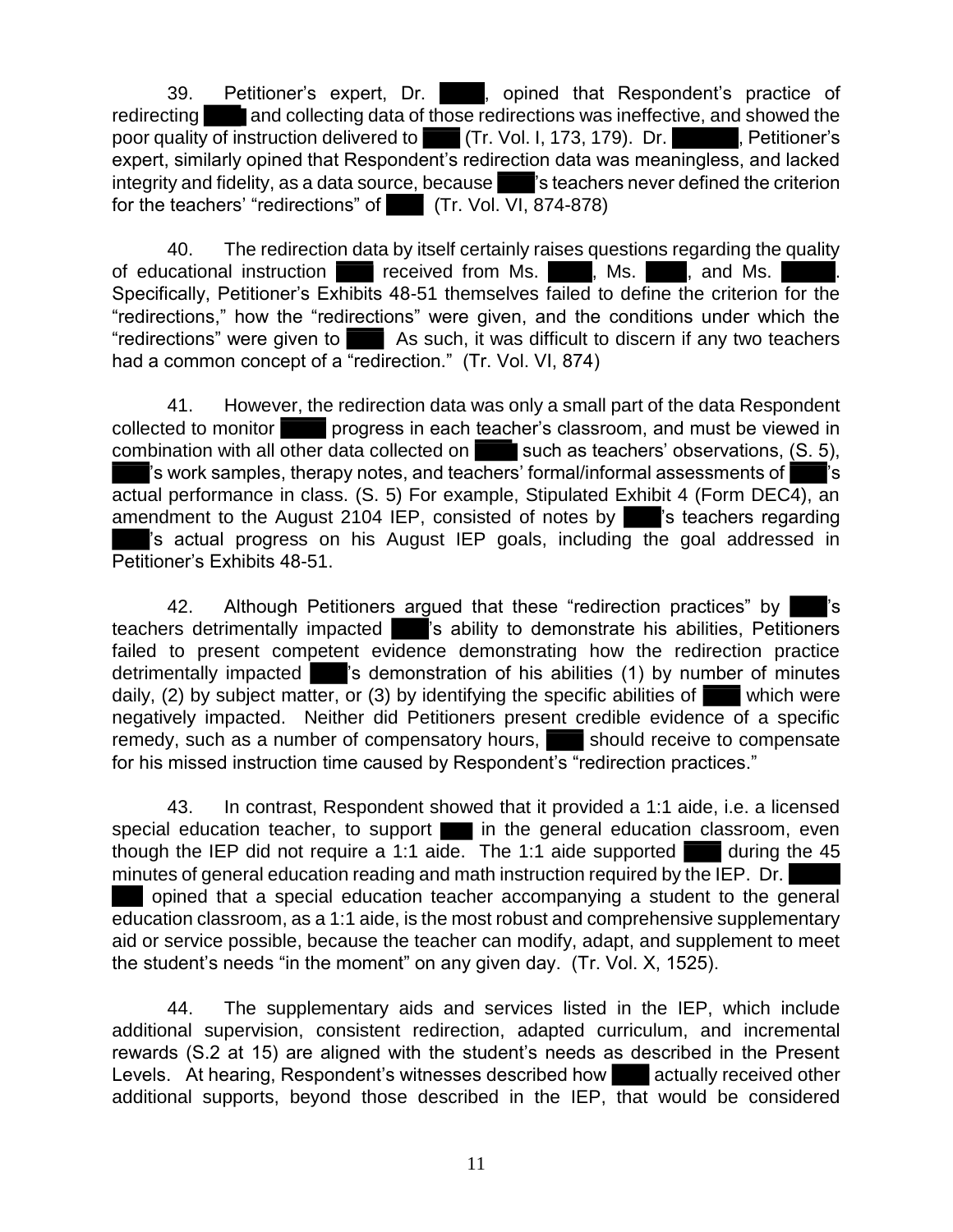supplementary aids or services. These services included a magnet board for letters to assist in writing, other manipulatives, and computer use, (Tr. Vol. XII, 2050), as well as the 1:1 support from a licensed special education teacher. While it would have been ideal if these supports had been listed in the IEP, the August 2014 IEP, as drafted, contained the statutorily required information.

45. Based on her experience in working with IEP teams, Dr. Respondent's expert, would not expect the IEP team to list every single accommodation, modification, or supplemental service that they provide to the student on a day-to-day basis, because teachers must have:

the ability to be flexible enough to seize a-- teaching moment is the term that we usually use. You can go in with a lesson plan, and we train teachers on how to construct them. And most special education teachers will tell you they've never carried out a lesson plan the way they wrote it because they have to be positioned to seize the teachable moment or to reinforce or to repeat something multiple times.

(Tr. Vol. XIV, 2480-2484). Crossland believed that failing to capture certain supplementary aids and services was not inappropriate where the student,  $\blacksquare$  was receiving those aids and services. (Tr. Vol. XIV, 2484).

46. In Caropinion, <sup>'s</sup> IEP seemed to be:

an appropriate, mechanism that has dynamic dimensions to it that allows the system--or the teaching team to adjust and to anticipate how this child [ can be worked with across physical settings while retaining a primary identification with a highly specialized teacher.

(Tr. Vol. XIV, 2483-84).

47. There was no testing information included in the August 2014 IEP, because was in second grade at the time, and therefore, was not subject to the statewide assessment program. (Tr. Vol. X, 1527)

48. Under the August 2014 IEP's service delivery section, **The Preceived** Adapted Physical Education in the gym for 45 minutes twice per week, Daily Living Skills in the special education classroom for 30 minutes five times per week, Math in the special education classroom for 60 minutes five times per week, Math in the general education classroom for 15 minutes five times per week, Reading in the special education classroom for 45 minutes five times per week, Reading in the General Education classroom for 30 minutes five times per week, and writing in the special education classroom for 35 minutes five times per week. (S.2 at 18)

49. **also received 30 minutes of occupational therapy in the general** education classroom once per week, 30 minutes of occupational therapy in the therapy room once per week, 20 minutes of physical therapy in the special education classroom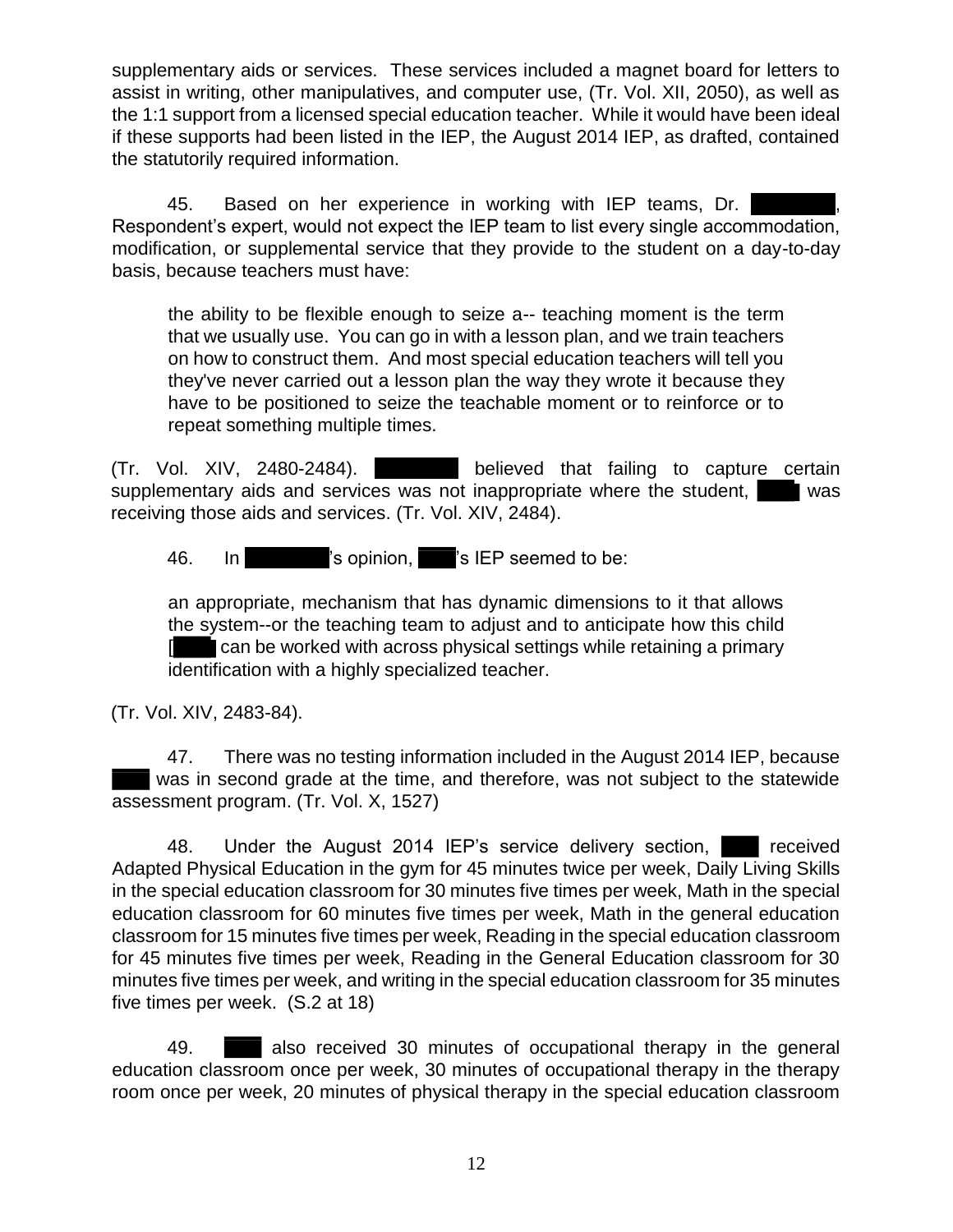ten times per year, 15 minutes of speech/language therapy in the general education classroom 14 times per reporting period (approximately nine weeks), and 60 minutes of speech/language therapy in the therapy room seven times per reporting period. (S.2 at 19)

50. Based on a 390-minute school day, under this IEP, spent approximately 52% of his day with non-disabled peers, and 48% in special education settings (the special education classroom or therapy rooms), which represents a Resource placement under the percentages indicated on the IEP form developed by the North Carolina Department of Public Instruction.

51. In the LRE justification statement on the IEP, the IEP team noted its reason for removing from non-disabled peers for part of his day as follows:

[ 's foundational level of function in all academic areas as well as his limited communication skills, in addition to requiring consistent prompting and redirection necessitate specially designed instruction in a small group setting with additional supports.

 $(S.2$  at 20). Based on the assessment information available to the IEP team,  $\sim$  's history and current levels of functioning, this was an appropriate justification for removing from his non-disabled peers for parts of the day to focus on core academics.

52. The August 21, 2014 IEP reflected appropriate service delivery, in both amount and settings designed to meet  $\blacksquare$  's individual needs, and provided the intensive  $\frac{1}{2}$  instruction and support needed, while providing access to non-disabled peers for significant portions of his day. The information provided in the IEP supported the decision to remove  $\blacksquare$  from his non-disabled students for portions of the day to focus on  $\blacksquare$ 's academic areas of greatest need. The 45-minute compromise regarding instruction on core academics in a general education setting with a 1:1 special education teacher assisting provided a further opportunity to examine whether could be successful in a general education environment with substantial individualized support.

53. Irrespective of Petitioners' above contentions that Respondent failed to provide a free appropriate education, the parties had already **stipulated** that made academic, communication, social progress, and functional growth during the 201415 school year under the August 2014 IEP. At hearing, both Petitioners acknowledged, unequivocally, that made progress during the 2014-15 school year. (Tr. Vol. III, 505; Tr. Vol. IV, 717, 722). Thus, any technical flaws that may have existed in the IEP did not prevent  $\blacksquare$  from benefitting from the educational program as agreed to in mediation, and as described in the August 2014 IEP.

## *The 2014-15 School Year*

54. Was assigned to Research Second grade general education classroom for the 2014-15 school year and split his time between her class and 's special education classroom. (Tr. Vol. XI, 1940-41)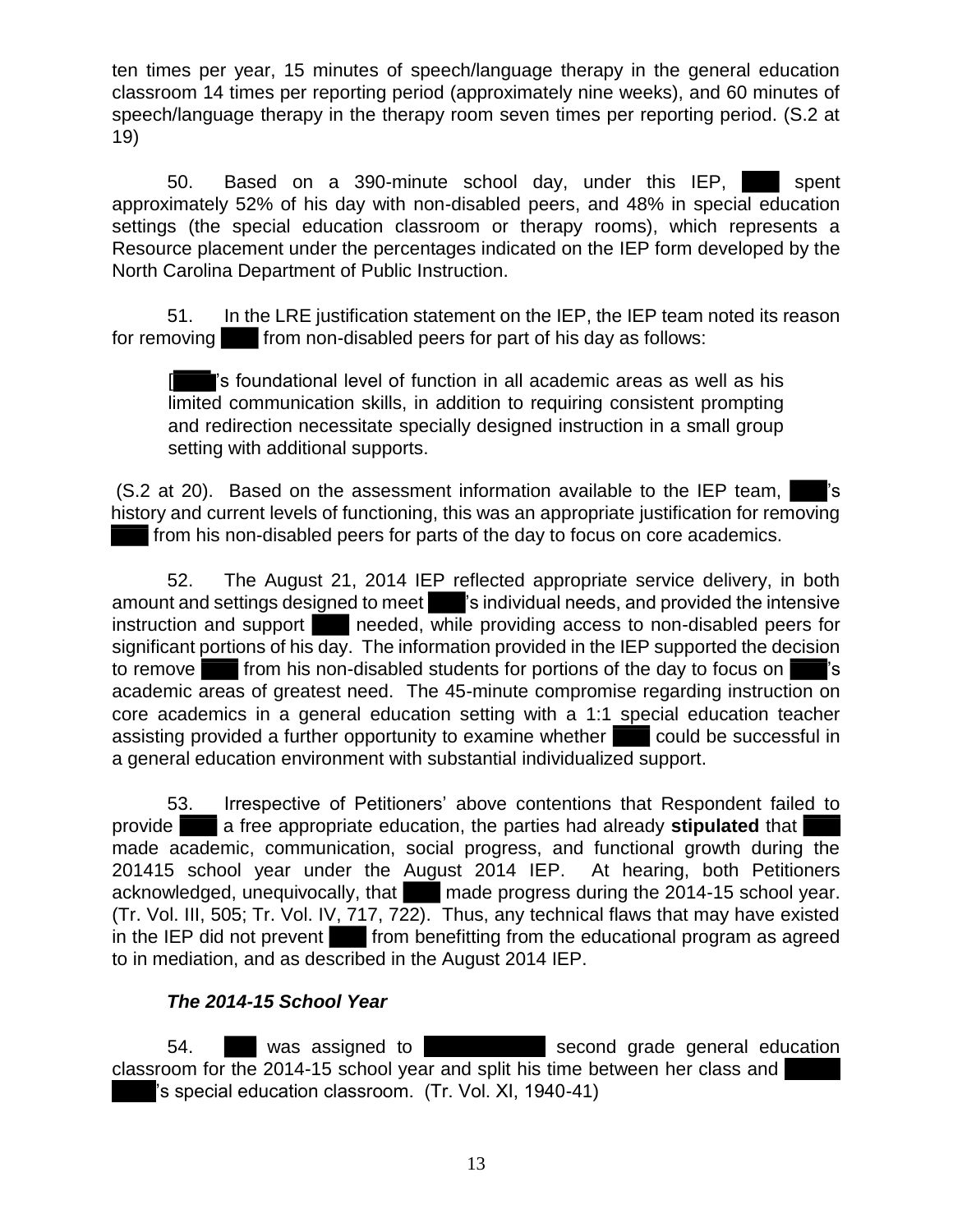55. From early in the year, showed reluctance to enter the general education classroom. (S.4 at 4; Tr. Vol. XIII, 2295-96). He was often found crouched on the floor with his head down, (Tr. Vol. XII, 2060), or shut down sitting with chair turned away from the teacher (Tr. Vol. XIII, 2291). did not engage with instruction in the general education classroom, or with his peers in that setting. (Tr. Vol. XIII, 2291). In order to be successful in that setting, required a completely different curriculum and set of activities than the other students in the room. (S.9 at 4; Tr. Vol. XII, 2073; Tr. Vol. XI, 1927)

56. By contrast, was generally eager to transition to Ms. Bunnis is special education classroom. (Tr. Vol. XII, 2041; Tr. Vol. XIII, 2295). was more engaged, more attentive, more productive, more social, and more verbal in the special education classroom. (Tr. Vol. IX, 1484; Tr. Vol. XII, 2041-42; Tr. Vol. XIII, 2289-90; Tr. Vol. XIII, 2319). The team's data sheets also indicated that required far fewer redirections in the special education classroom. (R.15 at 11-13; R.16 at 3-11)

57. Petitioner described Ms. is classroom as a "dark room," (S.9 at 4), and Petitioners' experts opined that there were low expectations in that room (Tr. Vol. I, 201). However, staff who had observed Ms. Bunn working with students in her room opined that Ms. Bunds is room was "a very positive classroom and very academically rich," (Tr. Vol. IX, 1487), "extremely positive and rigorous," (Tr. Vol. IX, 1487-88), and "pure light." (Tr. Vol. XIII, 2321)

58. **The Start of the 2014-15 school year** is IEP team began taking data at the start of the 2014-15 school year in accordance with the goals on the August 2014 IEP. Individualized data collection sheets were created reflecting  $\blacksquare$  's goals and benchmarks, and permitting longitudinal data collection on his performance. (R.15 at 1-13; R.16 at 1-20). Additional information was gathered in anecdotal notes, which provided greater context for the numerical data. (R.16 at 36-95)

59. Data was collected throughout the year on Sangler's various goals and objectives. For specific academic and functional tasks, teachers recorded  $\blacksquare$  's success rate over total trials for each day that data were taken.  $(E.g. R.15 at 8)$ . For  $\blacksquare$ 's work completion goal, the teacher recorded how much work  $\Box$  completed that day in the categories of "all, more than half, half, less than half, or none." They also recorded the number of redirections required for the complete his work. (E.g. R.15 at 11). The types of redirection varied from visual to verbal to physical depending upon  $\blacksquare$  's need. (Tr. Vol. XII, 2057). Based on these data and notes, the undersigned finds that received specialized instruction on his IEP goals consistent with the requirements of his IEP.

60. Members of state is IEP team and Petitioners met throughout the school year to discuss  $\blacksquare$  's programming and performance. Staff had informal conversations with Petitioner **P. on numerous occasions.** (Tr. Vol. XIII, 2348). In addition to the two IEP meetings in August 2014 and May 2015, various members of the IEP team met in scheduled parent-teacher conferences with Petitioners five times over the course of the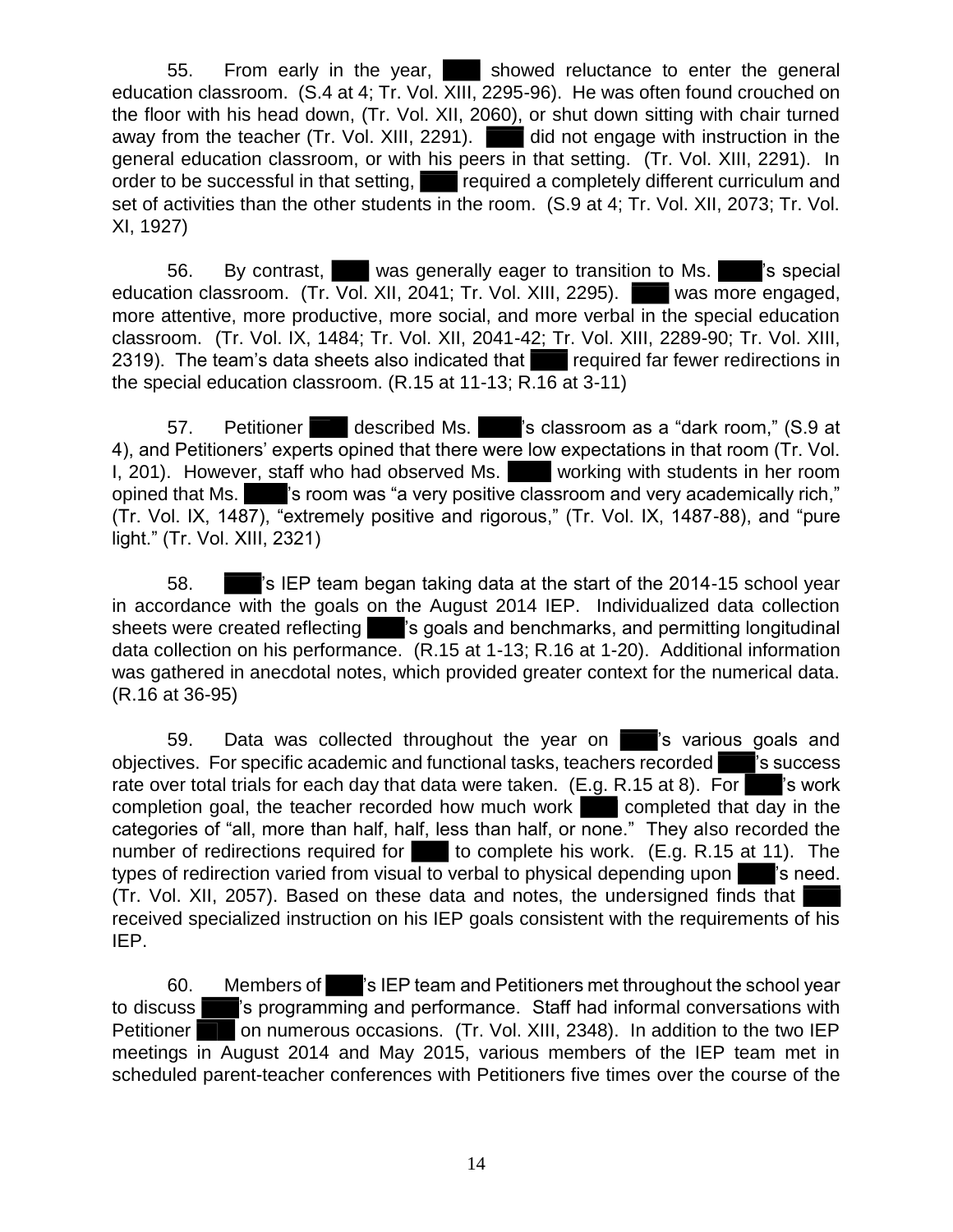year— September 24, 2014, October 28, 2014<sup>6</sup>, December 4, 2014, February 4, 2015, and March 18, 2015. (S.4 at 1-8). Staff shared progress monitoring data with Petitioners before these meetings, and explained at the meetings when necessary. (Tr. Vol. XIII, 2044).

61. During these meetings, Petitioners were also able to hear how being instructed. As noted in the Prior Written Notice from the August 21, 2014 IEP meeting, the team discussed that 's core academic time in the general education setting (30 minutes of reading and 15 minutes of math) would be delivered "with a coteaching model." (S.1 at 1). However, the meeting minutes used the term "inclusion" to describe the general education time rather than "co-teaching." (S.3 at 1). The August 2014 IEP did not reference a co-teaching model, as IEPs typically do not include specific teaching methodologies.

62. The September 24, 2014 parent-teacher conference minutes indicated that was receiving co-teaching at that time. (S.4 at 2). The minutes to the May 2015 IEP meeting indicated that the special education teacher in the general education classroom was "teaching  $\begin{bmatrix} 1 & 1 \\ 0 & 0 \end{bmatrix}$  one on one, because of where he is academically" and that, in her view, "it was not co-teaching" at that point. (S.9 at 3)

63. The testimony at hearing revealed that the individual teachers and other witnesses at hearing did not share a universal or common definition of the term "coteaching." Petitioners pointed to deposition testimony from teachers who were not called to testify indicating that they had not "co-taught" In contrast, during the hearing, Respondent's witnesses explained that there were multiple ways to co-teach, and that one-on-one support for a student while the other teacher teaches the full class is one such model. (Tr. Vol. IX, 1535, 1539; Tr. Vol. XII, 2063)

64. Respondent also presented evidence of six co-teaching models involving various levels of support that were shared with teachers in an EC Department newsletter in 2013. (R.10 at 1-4). This publication, written by the DPS EC Department, included coteaching models that would fit the model described by steachers, i.e., the general education teacher instructing the whole group, and the special education teacher providing direct instruction to (R.10 at 1, 4)

65. It is undisputed that during  $\sim$  's academic time in the general education setting, both a regular and special education teacher were present, with the special education teacher generally working directly with within the regular education classroom. The May 2015 IEP meeting minutes also indicated that, at least by the end of the year, the special education teacher was generally working one on one with The 1:1 special education teacher did not regard as "co-teaching," because

 $\overline{a}$ 

<sup>&</sup>lt;sup>6</sup> The minutes from this meeting are dated September 24, 2014 as well, but the parties do not dispute that the date is a mistake. The minutes from the actual September 24 meeting indicate that the next meeting would take place October 28, 2014.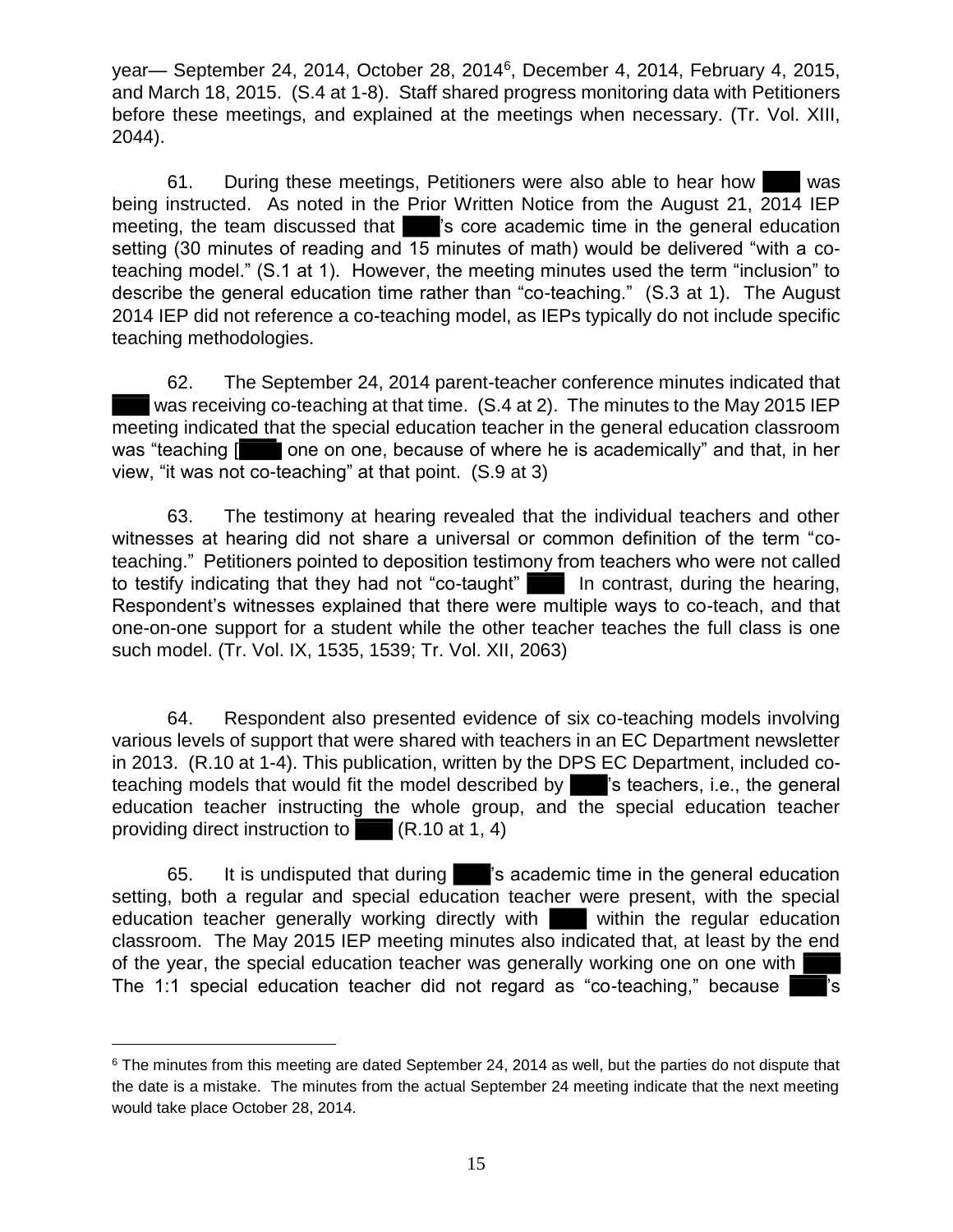academic skills were so far below those of his peers, that individual instruction was required. (S.9 at 3)

66. Despite confusion and imprecision in the use of the term "co-teaching" by various staff members, the documentary evidence and testimony indicated that the team attempted to co-teach **that academic necessity prompted the one-on-one teaching,** and that the one-on-one model employed in this case technically met the definition of "coteaching" as promulgated by the district.

67. Most importantly, statude is IEP did not require "co-teaching." It required only that receive specialized instruction from a special education teacher within the regular education classroom for those time periods. (S.2 at 18). This service was provided throughout the year.

68. There is no dispute that made progress across all domains during the 2014-15 school year. The parties stipulated to his academic, communication, and social progress and functional growth. At a December 2014 parent-teacher conference, Petitioner **P.** stated that "the team is on the right track and  $\begin{bmatrix} 1 \\ 1 \end{bmatrix}$  is much better from the beginning of the year." (S.4 at 6). At a March 2015 parent-teacher conference, Ms. shared that had made "leaps and bounds." (S.4 at 8). Testimony at trial from Petitioners and Respondent was similarly conclusive that made progress during the 2014-15 school year. (Tr. Vol. IV, 505; Tr. Vol. V, 717,722; Tr. Vol. XI, 1874-75)

69. However, there is dispute regarding the source of **Fig. 2**'s progress specifically, whether the added time in the general education classroom with a 1:1 special education teacher produced more or less progress, than is time in the special education classroom with Ms.

70. As an initial matter, relative performance in two different settings does not necessarily indicate which of those settings primarily caused solis improved performance. (Tr. Vol. X, 1545-46)

71. Further, the two settings described by school staff were substantially different. (Tr. Vol. XIV 2472). In the general education classroom, generally worked one-on-one with a special education teacher on material that was a much lower-level and often completely different than the work 's nondisabled peers were doing. (Tr. Vol.  $X$ , 1485, 1540; Tr. Vol. XII, 2063). In the special education classroom, still required substantial adult support. He more often worked independently, in groups with other students, and his IEP goals were generally integrated into the class' activities rather than practiced in isolation. (Tr. Vol. X, 1546; Tr. Vol. XI, 1899). As a result, direct comparisons between the numerical data sets from each setting should be made cautiously.

72. Petitioners argued that analyzing the available empirical data from the beginning of the school year to the end of the school year showed that even if experienced a downward trend on one goal in the general education classroom, his accuracy rate was still almost fifty percent (50%) higher than in the self-contained classroom on the same goal. (P. Exs. 45-47; Tr. Vol. V, 789, 799) While Petitioners'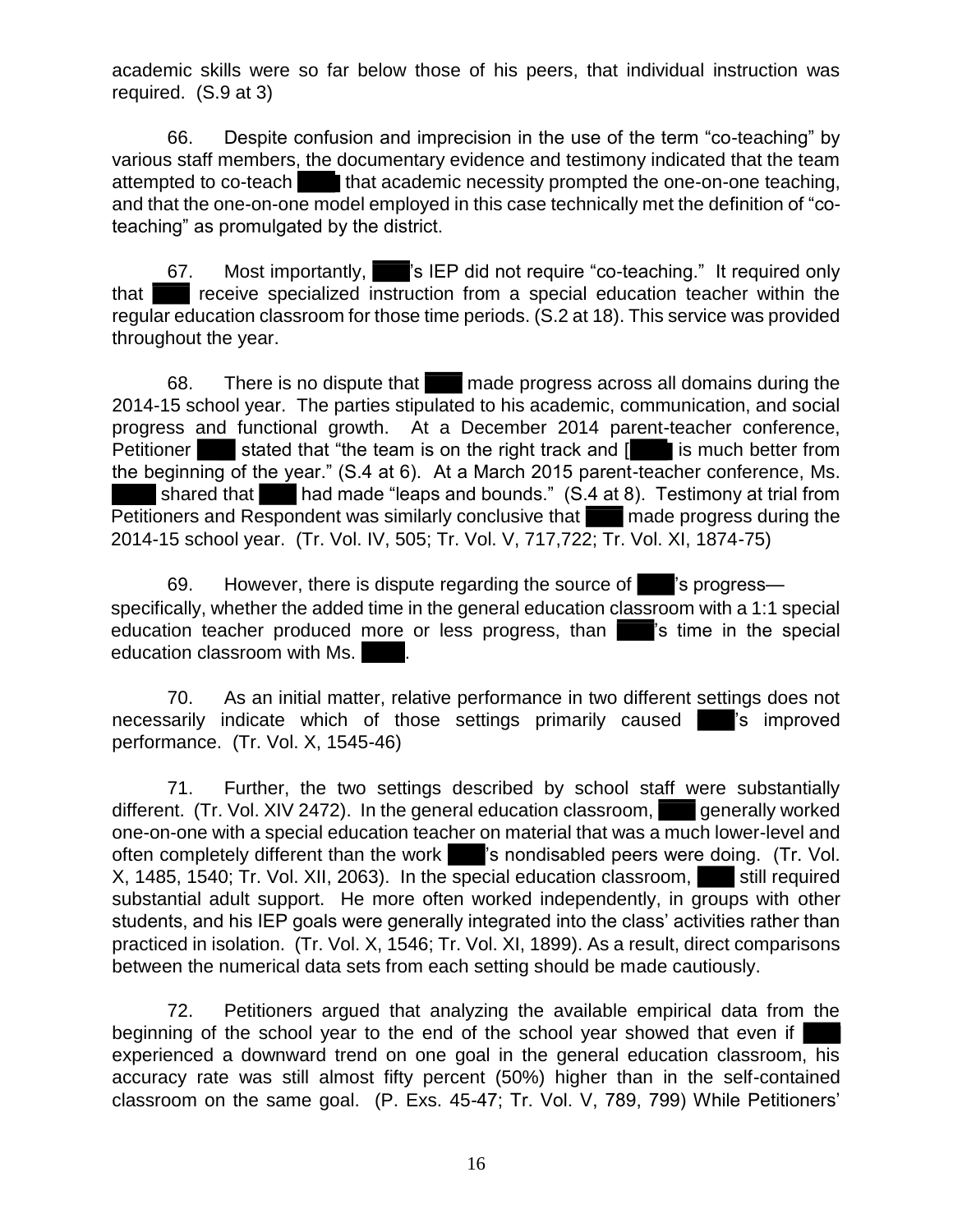witnesses claimed that the data showed that made greater progress in the general education setting, none of Petitioners' witnesses had conducted any actual analysis of the data. (Tr. Vol. III, 295; Tr. Vol. V, 732)

73. Dr. Copined that there was "simply not enough data to make any decisions with," (Tr. Vol. I, 146), and that statistical analysis would be "invalid" due to the small sample size. (Tr. Vol. III, 296) Yet, she still concluded, based solely on that data, that had made more progress in the general education classroom. (Tr. Vol. I, 148, 153).

74. **The Step is performance data showed higher completion percentages on tasks** in the general education classroom than in the special education classroom. (R.15 at 113; R.16 at 120). However, the absolute numbers may only reflect different levels of adult support. To evaluate progress or improvement, the trend of the data in each setting is actually more informative.

75. Respondent's cross-examination of Petitioner established that 's overall performance on specific objectives in each classroom setting showed made no improvement over time within the general education classroom, but made substantial improvement over time in the special education classroom. (Tr. Vol. V, 737-746). Specifically, a comparison of 's data regarding accurate responses on his first math and first reading Goals from August to December 2014, and from January to May 2015, showed slight decreases in performance in the general education setting over time (75.9% to 71% in reading, 57.3% to 55.4% in math), while indicating substantial improvement in special education (39.75% to 51.5% in reading, and 42.4% to 58.4% in math).

76. The numerical data taken in this case, while extensive, is subject to interpretation, and does not on its own establish which educational setting was more effective for **Information based on direct observations from staff who worked with** is critical to fully understanding his academic and functional performance in school.

In other words, numerical data alone does not define academic, social, or functional progress.

77. Based on consistent testimony from the people who worked with in school every day, it is clear that the hallmarks of progress for **All-Audion** extention and engagement, increased social interaction and verbal output, and increased independence—were present in the special education classroom. (Tr. Vol. IX, 1484; Tr. Vol. XII, 2041-42; Tr. Vol. XIII, 2289-90; Tr. Vol. XIII, 2319). Whereas, in the general education classroom, was disengaged from peers, often refused to do work, and did not verbalize nearly as much. (Tr. Vol. IX, 1485; Tr. Vol. XII, 2060; Tr. Vol. XIII, 2291).

78. At hearing, Petitioners were unable to provide any anecdotal testimony about 's performance in the school setting for two reasons. First, neither Petitioners nor their experts observed during the 2014-15 school year. Second, Petitioners did not call any school staff to testify at hearing. In contrast, Respondent showed there was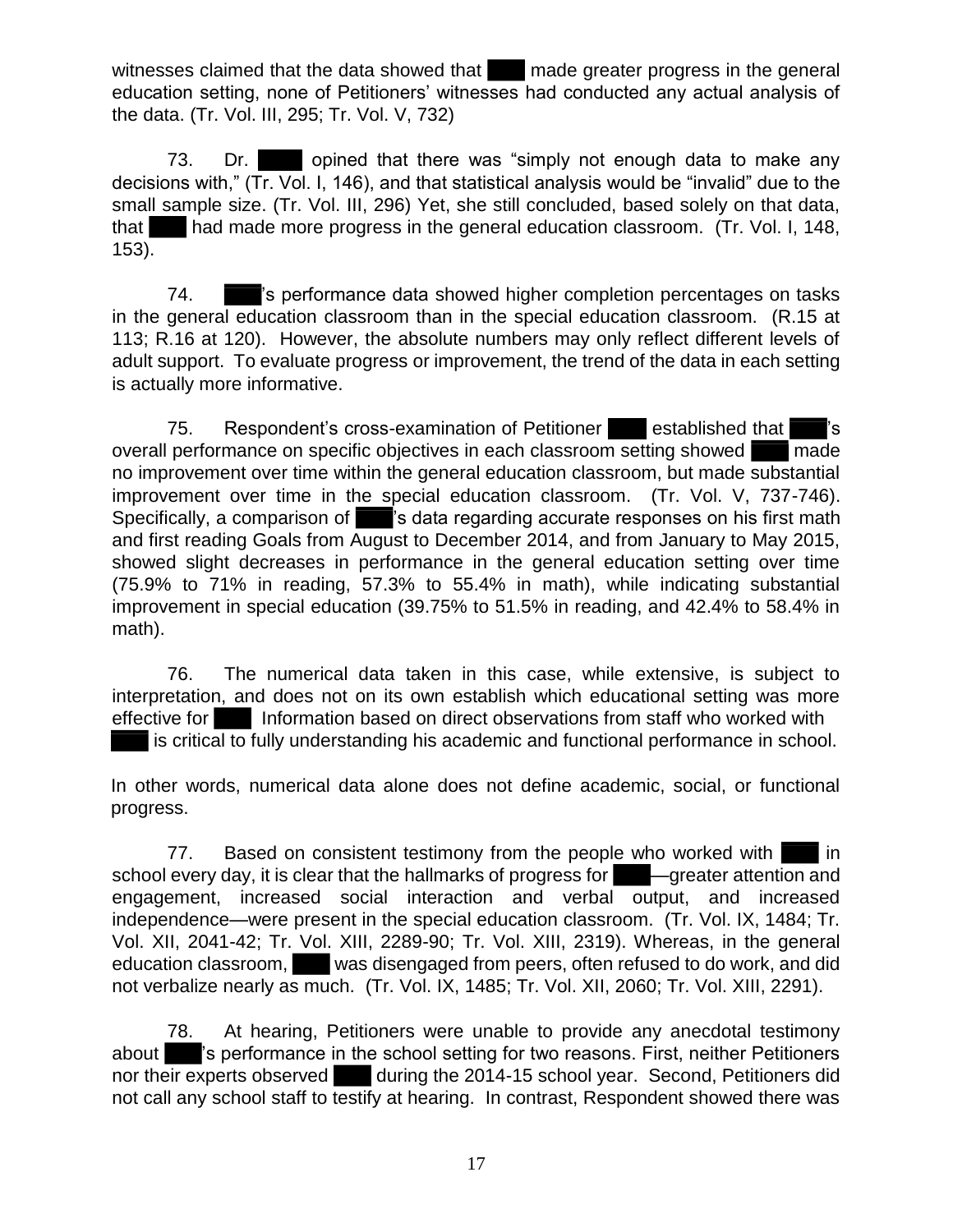more than sufficient data and other information on which the IEP team could make decisions. Dr. The 's general assessment was that || 's August 2014 IEP was appropriate in two ways:

One, it touched on multiple needs of the child based on assessment data that was available, and it formulated reasonable goals that one would hope to work towards within the year that the child would be in the program. And I should say it also provides for the opportunity to interact with typically developing peers in a main-streamed approach, meaning you are streamed into the main when you have the skills and when you have the privilege and when you can be successful, but you're not going to be kept in this classroom down the hall with no contact with typically developing peers.

(Tr. Vol. XIV, 2454, 2479)

79. Combining the data, anecdotal notes from teachers, discussions from parent-teacher conferences, and testimony from people who saw daily in the educational environment, the undersigned finds that the preponderance of the evidence established that **notational made substantial progress on his IEP goals during the 2014-15** school year, and that he received educational benefit from instruction in the special education classroom, while struggling with core academics in the general education setting with 1:1 support from a licensed special education teacher.

80. To the extent there were any procedural flaws in the design or provision of special education services to during the 2014-15 school year, such flaws did not interfere with 's receipt of educational benefit. There is no question that made progress under the 2014-15 IEP. *The May 2015 IEP*

81. The team scheduled an IEP meeting for 's required annual review on May 20, 2015. Respondent provided drafts of IEP documents to Petitioners before the meeting. (Tr. Vol. XI, 1916).

82. The day before the IEP meeting, members of the IEP team met to prepare for the meeting. According to Dr.  $\blacksquare$ , pre-meetings are a typical practice in Durham Public Schools for the purposes of reviewing data and observations, discussing potential proposals, and preparing draft goals. (Tr. Vol. IX, 1473-74). The team did not make final decisions about service delivery or educational placement at this meeting. (Tr. Vol. XI, 1915-16; Tr. Vol. XII, 2068)

83. At the May 20, 2015 IEP meeting, the team discussed each portion of the IEP, reviewing 's strengths, parent concerns, Present Levels and corresponding goals, supplementary aids and services, service delivery, and educational placement. (S.9 at 1-4)

84. A comparison of the August 2014 IEP and the May 2015 IEP showed that the Present Levels were updated with current information, while carrying over relevant information from the previous IEP. (S.2 at 3-13; S.7 at 4-17; Tr. Vol. XIV, 2516)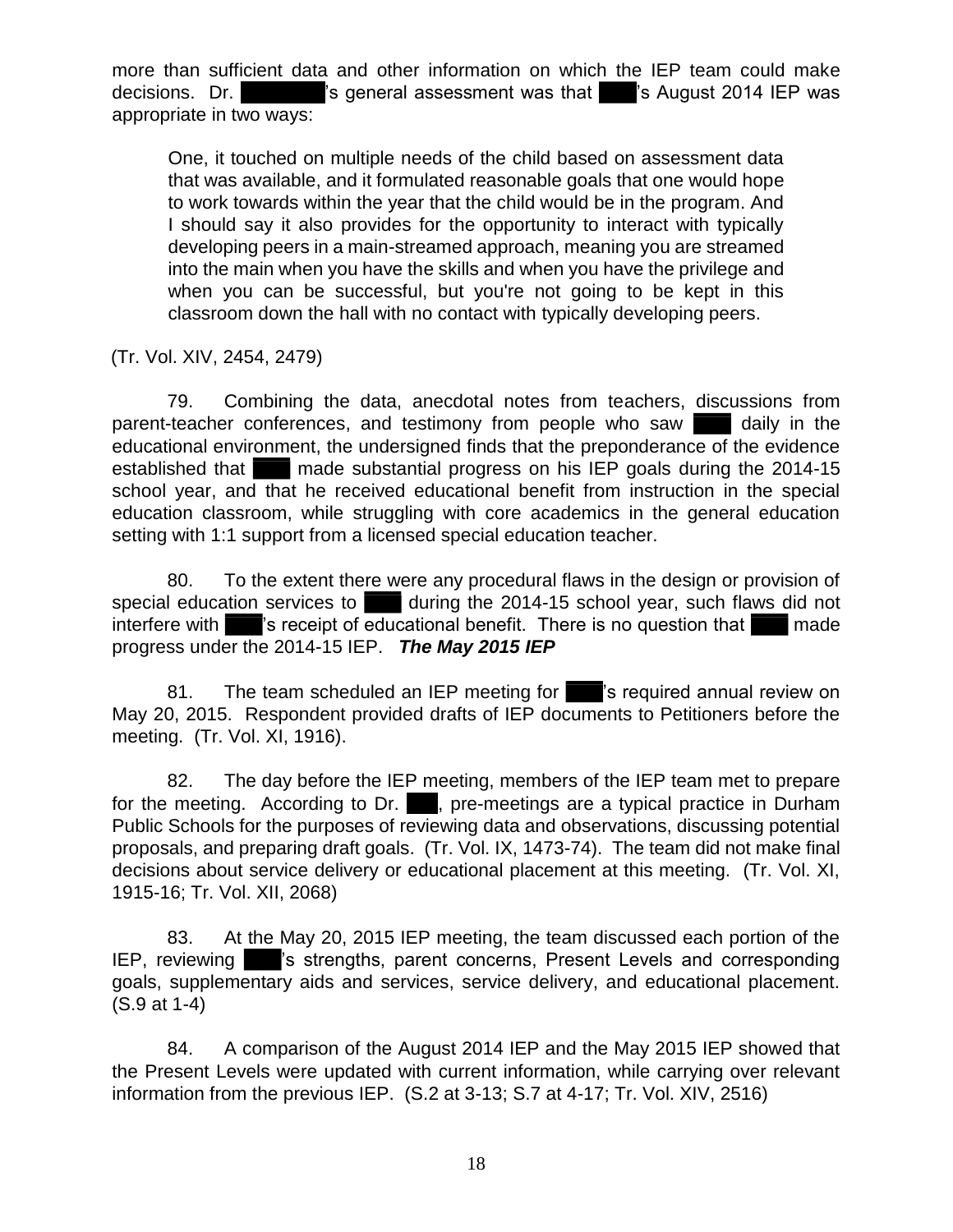85. Goals on which had made progress were updated to address the next relevant skill or to extend the current skill to a higher level of achievement. For example, 's math goal moved from counting and skip counting to addition, while his writing goal moved from writing letters and numbers to writing dictated words. (S.2 at 6,7; S.7 at 9,11)

86. The new goals were appropriately aligned with the information in the Present Levels of performance. (Tr. Vol. XIV, 2481). Even in cases where the goal addressed a new skill not mentioned in the Present Level, the new goal clearly built on the previous goal. For example, in the new Goal addressing addition, the Present Level of performance set forth data regarding  $\parallel$  's counting and skip-counting abilities, two foundational skills whose mastery would naturally be followed by the teaching of basic addition, just as the IEP goal required. (Tr. Vol. XIV, 2215-16)

87. The team then discussed supplementary aids and services, which were updated with a greater variety of supports than had been present in the August 2014 IEP. These supports were individualized, and matched to each setting would attend. For non-academic settings such as Lunch, Recess, and Music/Art, would receive teacher prompting along with verbal preparation for transitions. For core academic courses where he needed more support, would receive the following course-specific aids and accommodations: extended time and chunking of assignments in Math, extended time, independent level books, and high interest books on his reading level in Reading; and dictation to scribe, visual models, and extended time in Writing. (S.7 at 19). These supports were aligned with  $\blacksquare$  's recorded needs and sufficient to enable him to access the relevant setting.

88. A discussion of the state testing program followed. Because entering the third grade, he would have to take State assessments. Based on  $\blacksquare$ 's demonstrated needs and his low academic level, the IEP team determined that should take the Extend1 version of the tests rather than the EOG. Witnesses for both parties acknowledged that the Extend1 was the appropriate assessment for **Fig.** (Tr. Vol. VII, 1192; Tr. Vol. XI, 1923)

89. The team held a lengthy discussion of service delivery. After the team proposed increasing  $\blacksquare$  's time in the special education classroom for core academics, Petitioner **P.** objected. **P. articulated her desire to keep the 1:1 instructional time in** the general education classroom that had been in place during the 2014-15 school year. She stated she was focused primarily on communication, and that "she didn't care about reading, writing, or math." (S.9 at 3)

90. The team discussed 's progress in each setting and their respective interpretations of the progress monitoring data and their personal observations.  $\blacksquare$  's private occupational therapist, who attended the meeting with Petitioner  $\blacksquare$ , also participated in the discussion. School staff members communicated their concerns that the greater rigor in  $3<sup>rd</sup>$  grade would be a significant problem for in the general education classroom, especially considering the substantial gap that already existed between and other students in that setting.  $(S.9$  at 3-4)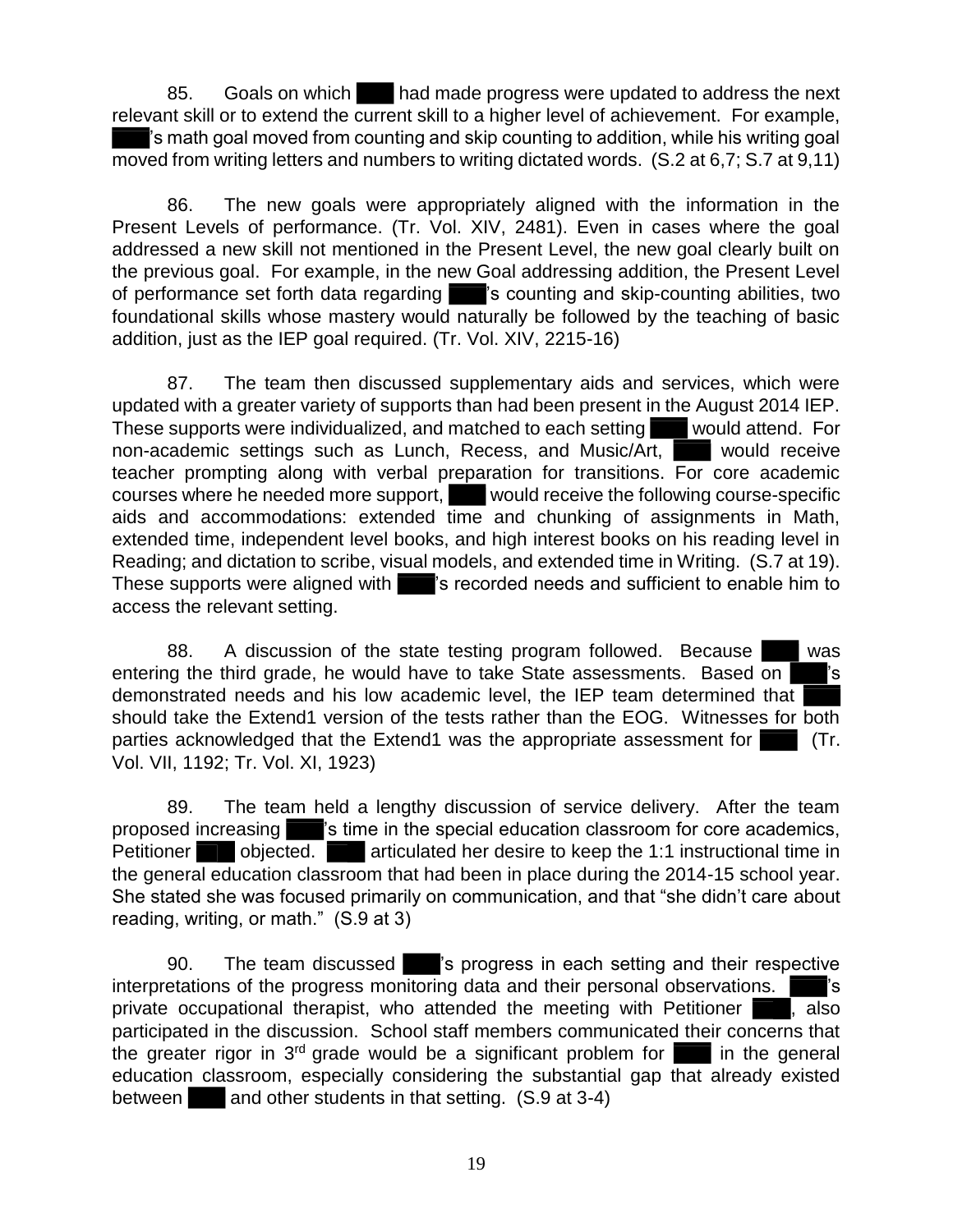91. In the end, the team decided to increase station is time in the special education classroom in his core academic areas of Reading, Writing, and Math. He would spend the remainder of his day with non-disabled students. Petitioner  $\blacksquare$  objected to this decision. (S.9 at 3-4)

92. Based on the preponderance of evidence in the record, specialized, individualized instruction from a trained special education teacher to make progress on his IEP goals. (Tr. Vol. XIV, 2459). He required significant redirection and repetition of instructions and supports, and an environment that addressed his inattention and distractibility (R.2 at 14; R.1 at 3-5); all of which received in Ms.  $\blacksquare$  's special education classroom (Tr. Vol. XI, 1870). Exposure to higher content, via his presence in the general education classroom, will not benefit nearly as much as specialized instruction in a setting that reduces distractions, and provides the direct, individualized instruction that needs. (Tr. Vol. XIII, 2430)

93. The service delivery as captured in the IEP describes **receiving 75** minutes of math instruction in the special education classroom, 90 minutes of reading instruction in the special education classroom, 45 minutes of writing instruction in the special education classroom, and 30 minutes of study skills in the special education classroom, representing roughly 62% of his school day. Each of these would be delivered five times per week. (S.7 at 21)

94. The IEP also described OT services for 30 minutes once a week in the special education classroom and 630 minutes per quarter (21 sessions of 30 minutes) of speech services. Because the speech-language services were provided in varied locations—general education, special education, therapy room, lunch and recess (Tr. Vol. XIII, 2289)—it is impossible to get an exact calculation of the amount of time spent with, or removed from, his nondisabled peers for related services. Taking that uncertainty into account, and averaging these numbers over the nine-week quarter yields  $\Box$  an additional 10-20 minutes (roughly 3-5% of the school day) away from non-disabled students each day.

95. Based on these numbers and the related services in the IEP, would receive 65-67% of his school day in the special education classroom or therapy room, and 33-35% of his school day with non-disabled students, which represents a "Separate" educational placement.

96. Petitioners presented testimony regarding a discrepancy between the service delivery recorded in the minutes and the service delivery recorded on the IEP the IEP lists 90 minutes of math instruction in the special education classroom, while the minutes reflect a decision of 75 minutes for math. (Tr. Vol. VIII, 1308-10). Testimony was inconclusive as to which of these was correct, as there were technical issues that led to the loss of the online IEP system during the May 20, 2015 IEP meeting. This question may have contributed to the confusion. Nonetheless, the 15 minute difference in time in the EC setting versus the general education setting represented only a 4% change in the distribution of minutes.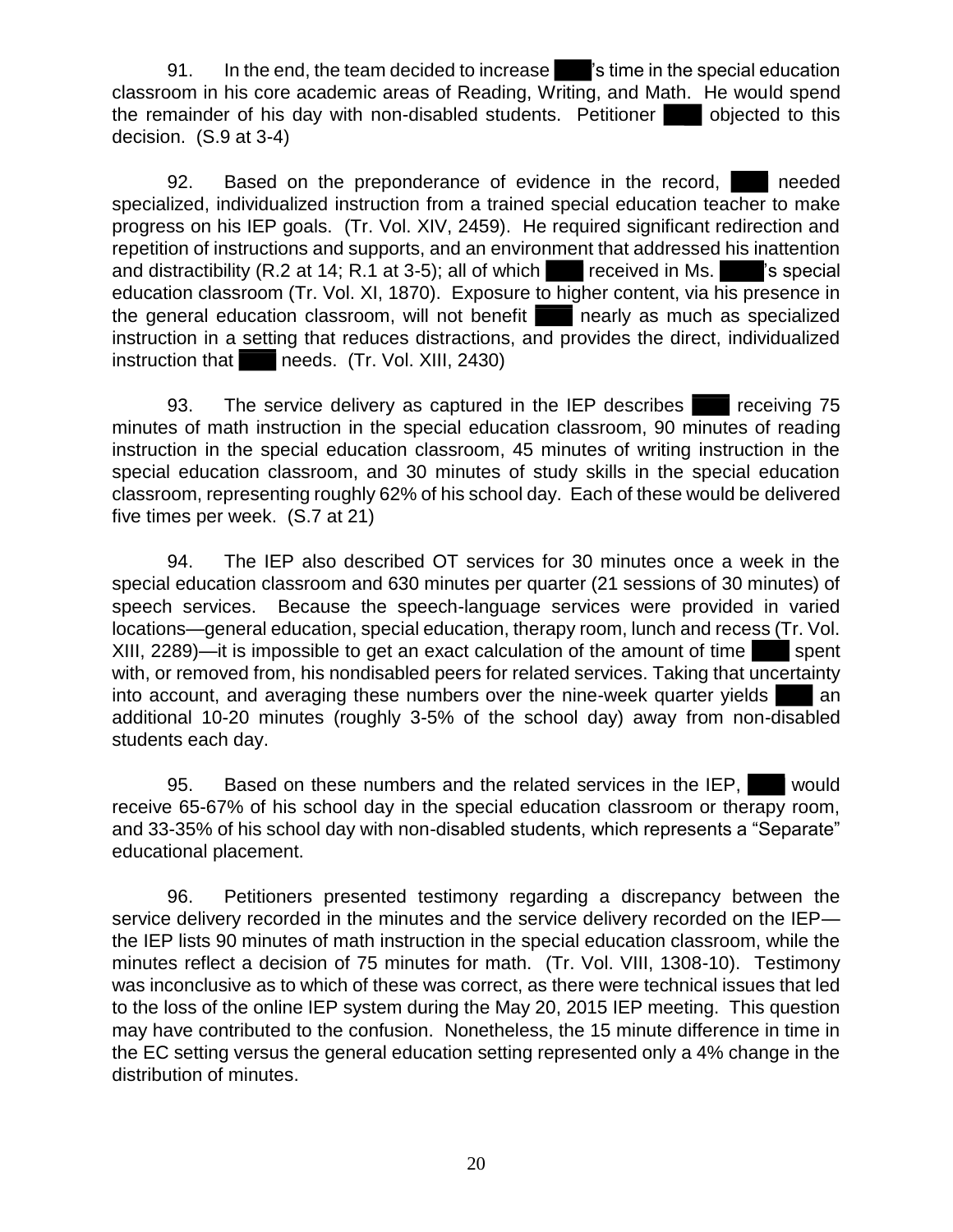97. Even accepting the delivery schedule in the meeting minutes, would spend approximately 61-63% of his day in the EC setting and 37-39% in the general education setting, which is still a "Separate" placement. Even if this discrepancy would have led to a technical change in the placement label from "Separate" to "Resource," the difference between 60% and 61% of the instructional day with non-disabled peers is *de minimis* with respect to **i** is actual educational program. To the extent there was an error here, it was marginal and did not affect educational placement in any meaningful way.

98. Petitioners presented extensive expert testimony regarding the least restrictive environment, largely arguing that students with low-incidence disabilities do not benefit from placement in special education classrooms. (Tr. Vol. I, 79, 152). However, in expressing their opinions, Petitioners' experts, particularly Dr. Australians, took positions contrary to federal and state law.

a. Dr. opined that IEP teams are required to attempt regular education placements before moving to more restrictive placements. (Tr. Vol. II, 264). Yet, guidance from the federal government establishes the opposite. *Letter to Cohen*, 25 IDELR 516 (OSEP, August 6, 1996); (Tr. Vol. XIII, 2436).

b. Dr. also opined that the IDEA made no mention of the "continuum of alternative placements," (Tr. Vol. VII, 1226), yet federal regulations and state policies use that exact phrase to describe a *requirement* for school districts. 34 CFR 300.115(a) ("Each public agency must ensure that a continuum of alternative placements is available to meet the needs of children with disabilities for special education and related services."); (Tr. Vol. XIII, 2434). These objectively incorrect positions diminish Dr. Kurth's overall credibility as an expert witness.

99. The "placement" section of the IEP, as promulgated by the North Carolina Department of Public Instruction is, in the end, simply a calculation of minutes in various settings that were previously decided in the "service delivery" section of the IEP. (Tr. Vol. X, 158889). The question of the final label for the student's placement (regular, resource, or separate) is less important than the appropriateness of the individual decisions on where and how the student will be educated in specific educational areas, such as math, reading, or social skills.

100. The IEP team specifically attempted, for a full year, to provide core academic instruction to **in the general education setting with substantial** accommodations, aids, and services, but was not successful.

101. Respondent presented substantial evidence, and the undersigned finds, that the specific decisions made regarding where  $\Box$  would receive particular educational services and instruction were appropriate based on the data and observations of 's teachers, and therefore, the educational placement was appropriate.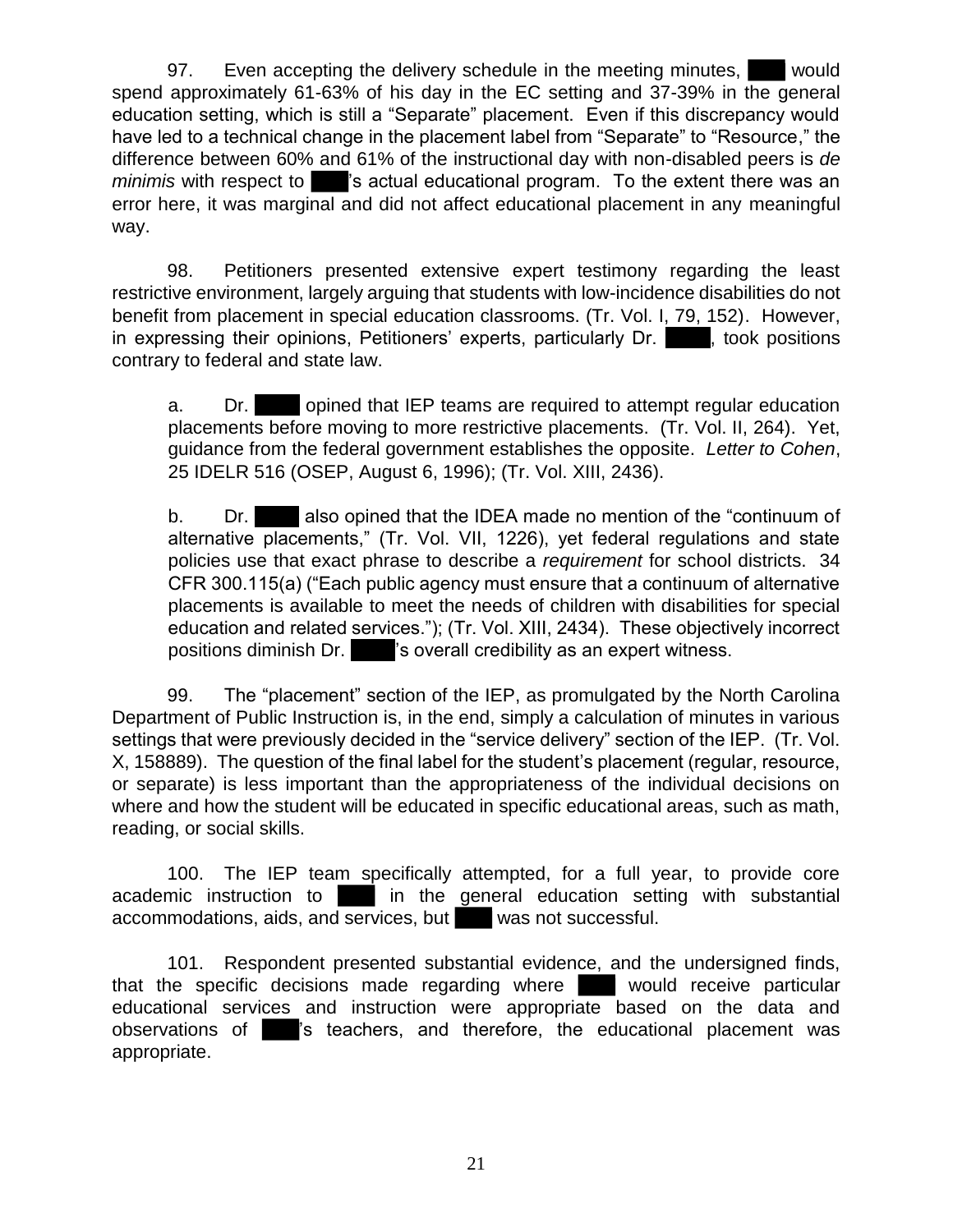102. Finally, the IEP team addressed Extended School year services (ESY). The record includes a worksheet that the team completed during its discussion of ESY. (S.8 at 1). That worksheet indicated that the team reviewed teacher notes, student performance, collected data, and therapy notes as it considered eligibility. The team decided that there was no evidence of regression during breaks, that  $\Box$  did not exhibit any emerging critical skills that were at risk of loss without ESY services, and that any educational benefit had received in the 2014-15 school year was not significantly jeopardized without the provision of ESY services.

103. Petitioners' expert Dr. Nopined that needed ESY services, because | 's IEP team reported that | "continues to need support" in speech and language, "is in need of constant repetition . . . to make progress in math . . . and he is showing emerging skills with putting spaces between words . . ." (S. 7 at 4, 9, 17) Yet, Dr. **Example 20 a** gave no specific basis for this opinion, and she was not familiar with the standards for ESY eligibility in North Carolina to any level of detail. (Tr. Vol. VII, 1235-37). Without providing any basis for her opinion,  $Dr.$   $\blacksquare$  's testimony lacks credibility on this point.

104. Petitioners did not present any evidence that regressed in instruction during breaks, or that exhibited emerging critical skills that would be lost or significantly jeopardized without continued instruction during the summer months. Specifically, no teacher, speech language pathologist or occupational therapist who had worked with opined that required E.S.Y. services.

105. The preponderance of the evidence established that, at the May 20, 2015 IEP meeting, the IEP team fully discussed each required part of the IEP, and parent, who was also accompanied by a private occupational therapist, had substantial participation in the process. The fact that the team ultimately disagreed with  $\blacksquare$  s parent is not evidence of predetermination. The fact that Respondent's staff met the previous day to discuss  $\|\cdot\|$  is data, and draft portions of the IEP is also not proof of predetermination by itself. Nevertheless, Petitioners failed to present sufficient evidence showing that they were denied substantial participation in the IEP process, and thus, failed to meet their burden on that point.

106. Like the August 2014 IEP, the May 2015 IEP reflected an appropriate delivery of special education services in both amount and setting. Given the evidence the IEP team gathered regarding  $\blacksquare$  's lack of success during the 45 minutes of core academic instruction **received in the general education environment during the** 201415 school year, <sup>'</sup>s success in the special education classroom, and the increased rigor of the  $3<sup>rd</sup>$  grade curriculum, the IEP team was justified in increasing time in the special education classroom for core academic subjects. The IEP still maintained that would spend a substantial portion of his day with non-disabled students.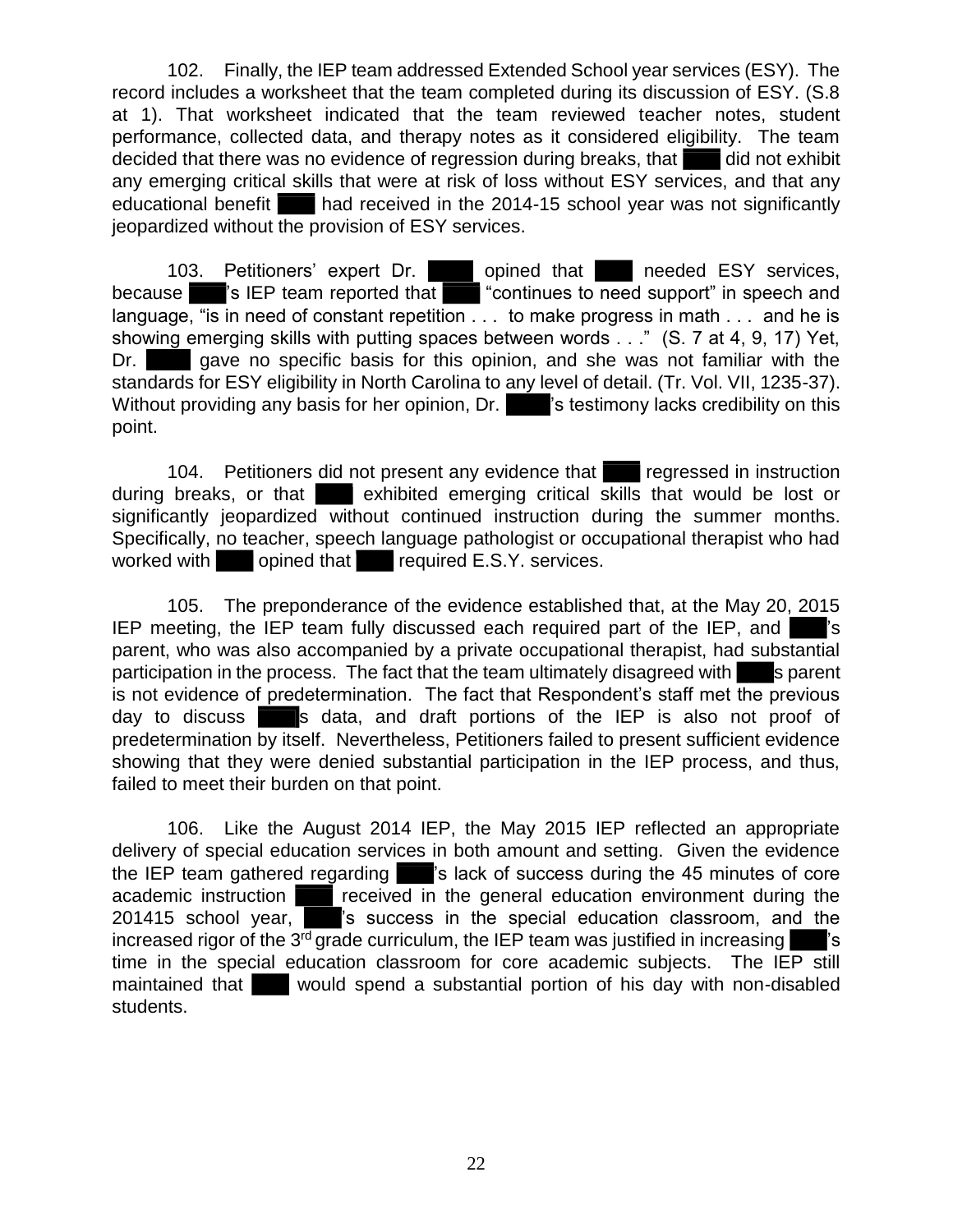#### **2015-16 School Year**

107. Before the beginning of the 2015-16 school year, Petitioners filed the present petition, and invoked "stay-put," thereby requiring that would continue to receive 45 minutes of academic instruction in the general education setting with a 1:1 special education teacher supporting him.

108. 's academic performance during the 2015-16 school year was not among the issues for hearing, and therefore was not the subject of significant testimony. The one report presented from this time showed that the general education classroom continued to be a struggle for while Ms.  $\blacksquare$  while Ms. Bunnis is special education classroom continued to be a place of success and progress for him. (R.18 at 1-3). This information supports the team's determination at the May 2015 IEP meeting that would benefit from moving that academic instruction time into the special education classroom.

109. On September 28, 2015, Petitioners and Provided Respondents written notice of their intent to enroll in a private school, and seek tuition reimbursement from DPS. (Pet'rs Resp. Opp'n Resp't's Mot. Partial Summ. J. and CrossMot. Partial Summ. J. Ex. 13.) On or around November 9, 2015, Petitioners withdrew **from the Durham Public Schools**, and enrolled him at a private school, . (Tr. Vol. IV, 661)

110. **Pinewoods Montes Montes School offers a hands-on, multisensory approach** and defined curriculum "to appeal to all types of learners." (Tr. Vol. VI, 896, 897, 899) The model allows for multi-age group settings. (Tr. Vol. VI, 896, 897) The model was originally designed, and the materials created, based on the founder's work with students with mental disabilities. (Tr. Vol. VI, 897)

111. While 's teacher from did not testify at the contested case hearing, the Head of the **Pinemann Sewell, Designation Section**, did. Ms. Sexewell explained that at  $\mathbb{R}$ ,  $\blacksquare$  has his "own individualized works," and is permitted to work on a lesson that is appropriate for his development and needed for his individualized progress, because the **Montest concept provides for each student to work on different content at** different times. (Tr. Vol VI, 907)

112. Sewell noted that  $\blacksquare$  's teacher uses both the built-in materials associated with a  $\blacksquare$  Curriculum (i.e., metal insets to strengthen the pincer grasp, help students form letters the correct way, and learn geometrical shapes) (Tr. Vol VI, 919), as well as materials and "works," or "any assignment or activity," designed by the individual teacher to support a student's individual needs. (Tr. Vol VI, 918) works independently, in groups with non-disabled peers, and with the assistance of supplemental aids and services including visual supports, such as a timer and checklist of tasks. (Tr. Vol. VI, 922)

113. Ms. explained that **Pinewoods** approach to redirecting appropriately, incorporated the premise that should require several reminders on a particular task.  $\blacksquare$  's "teacher may choose a different task or assignment for  $\blacksquare$  to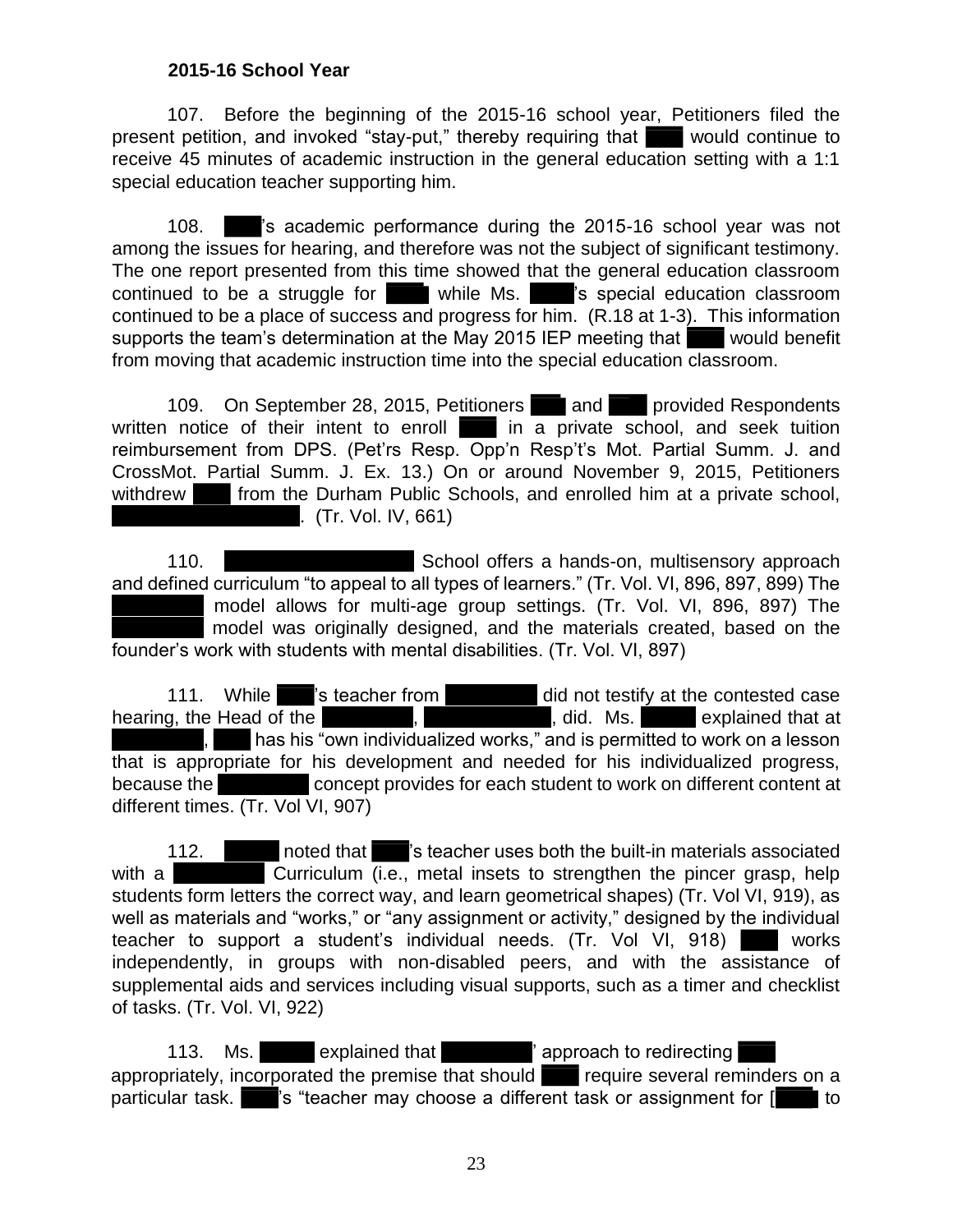work on since [he is] having trouble staying on the one that [the teacher] had assigned first." (Tr. Vol. VI, 906)

114. Further, described how 's teachers designed a plan to meet 's unique needs, thus allowing him to progress through the entire academic curriculum working in a classroom with his non-disabled peers. (Tr. Vol VI. 913, 914) While is permitted to work on a particular assignment as long as is needed for him to complete the assignment, due to the supports available to  $\blacksquare$  it does not take him multiple days to complete assignments. (Tr. Vol. VI, 914)

115. Ms.  $\blacksquare$  occasionally observed  $\blacksquare$  's classroom for brief periods of time, but was unable to speak definitively regarding 's skill level or his progress in that classroom. (Tr. Vol. VI, 916, 930). She explained that the school did not believe was ready to move on to the grade, and that he would be repeating the grade in the 2016-17 school year. (Tr. Vol. VI, 954)

116. **Phonon provided progress reports to Petitioners to monitor in the 's** progress, and provided Petitioners an individualized profile of that was individually tailored to 's strengths, weaknesses, and areas of progress. (Tr. Vol VI, 905, 906) However, Ms. Sewell did not present any progress monitoring data at hearing exhibiting 's performance at Pinewoods as Pinewoods as Pinewoods appear to keep such data. (Tr. Vol. VI, 956-958).

117. At hearing, Ms. Sewell provided a limited number of work samples as an Exhibit. These samples showed **is activities in coloring, counting, single-digit** addition, copying letters and words, and possibly some basic vocabulary (P. 89 at 17701795). However, because 's teacher from etheroid did not testify at hearing, no meaningful context regarding 's samples was provided.

118. Witnesses for Petitioners confirmed that **Pineman and all about the state of provide the** related services, such as speech therapy and occupational therapy, that  $\blacksquare$  received from the Durham Public Schools. Instead, Petitioners have contracted a private occupational therapist to visit at Pinemann and Conce a week. Your steachers work with his private therapist to provide necessary modifications or accommodations. (Tr. Vol. VI, 912, 913, 924-925, 1110, 1113)

119. Both of Petitioners' experts conducted observations of in the setting. It is notable, however, that both observations took place during the one time each week when <sup>'</sup>'s private occupational therapist was working with individually in the classroom. (Tr. Vol. VI, 1022; Tr. Vol. VII, 1105)

120. Based on an Order from the undersigned, Dr. All and Dr. Conducted a joint observation of  $\Box$  on April 20, 2016, more than five months after  $\Box$  had transferred to **Pincewoods.** Dr. Bell's contemporaneous observation notes identified significant concerns regarding the **Pinemannian program**, including that **Pinemannia** appeared to have a workspace separate from his classmates where he spent most of his time in the classroom. Dr.  $\blacksquare$  thought that the little peer interaction had, seemed contrived by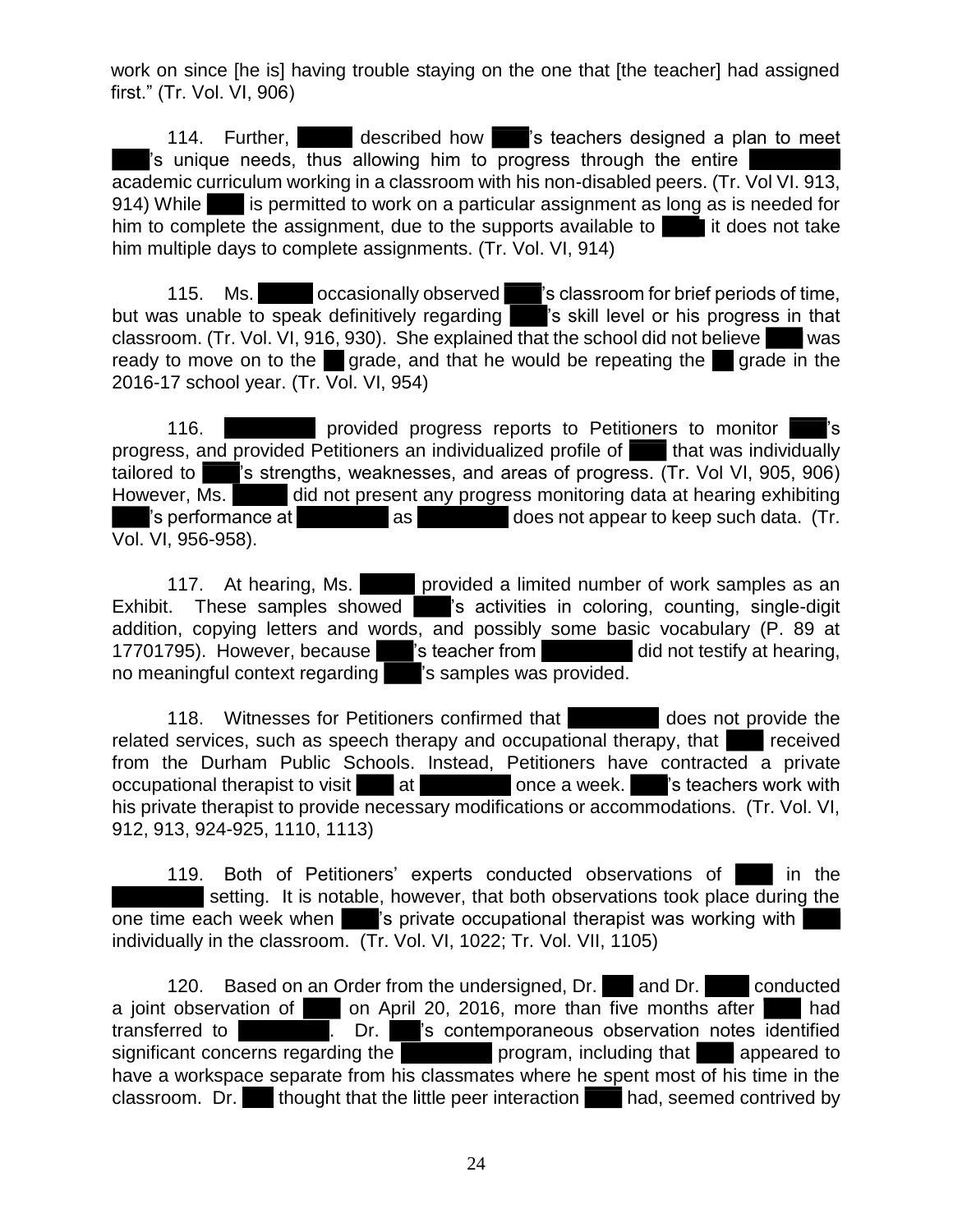the teaching assistant, and the other students did not treat as a peer. She observed spend over an hour coloring by himself.  $\blacksquare$  's teacher did little direct instruction with and was unable to get much work out of him when she did work with him. (R.12) at 1-9)

121. On rebuttal, Dr. disagreed with Dr. Sinterpretation of the events, though the underlying facts were not in dispute.  $(Tr. Vol. XIV, 2543-44)$ . Dr. not provide any written summary of her April 20, 2016<sup>th</sup> observations at hearing.

122. Based on the evidence presented regarding the **Pineman** program, it is noteworthy that the issues Petitioners complained about regarding Respondent's program were even more present at **Pinewoods. While Petitioners criticized Respondent's** progress monitoring data, **Pinema provided no data at all. While Petitioners criticized** Respondent's individual education plan and lesson plans for no written plan was presented from ether than general testimony that such plans existed. While Petitioners criticized Respondent's teachers' training, there is no evidence that the Instructor had any experience or training at all in working with students with disabilities, let alone students with challenges as substantial as states. While Petitioners criticized the number of redirections provided by Respondent's staff, Dr. Counted much higher rates of verbal redirection by the **Pineman and teacher during her observation** in April 2016. (R.12 at 6).

123. Based on the few work samples provided from **Piney Schools**, continued working on the same skills he had been working on when he left DPS, including counting, single-digit addition, copying short words from models, cut-and-paste activities, and basic vocabulary. (P.89 at 1170-1795). Further, had already deemed unready to move on to the next grade level (Tr. Vol. VI, 954), which calls into question Petitioners' assertion that made academic or functional progress at Pinewoods.

124. Other than Petitioners' witnesses' general testimony regarding in 's progress, there is little to no evidence that benefitted from, or made progress in the program. Records and testimony established that requires substantial individual support, direct instruction, and repetition of skills in a structured environment. By nature, a Montessori program is relatively unstructured, generally self-paced, and selfdetermined by the student. There was no evidence establishing that  $\mathbf{S}$  is teacher had any specific training regarding how to work with him. The scant evidence of  $\sim$  's teacher's direct instruction of showed insufficient time spent instructing ineffective techniques, and a lack of meaningful assignments.

## **CONCLUSIONS OF LAW**

Based on the above Findings of Fact, the undersigned concludes as follows:

## *General Legal Framework*

1. The Office of Administrative Hearings has jurisdiction over this contested case pursuant to Chapters 115C and 150B of the North Carolina General Statutes and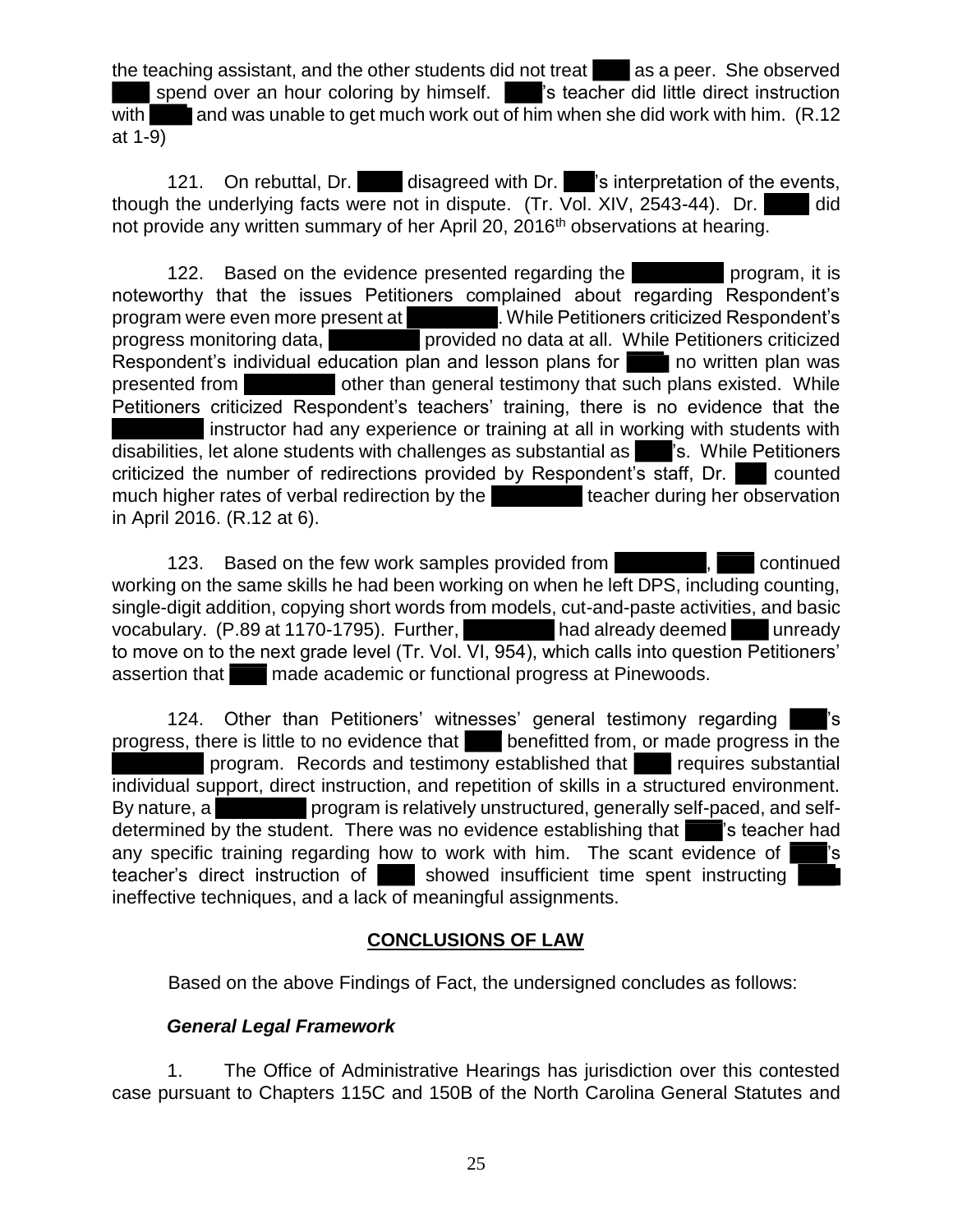the Individuals with Disabilities Education improvement Act (IDEA), 20 U.S.C. § 1400 et seq. and its implementing regulations, 34 C.F.R. §§ 300 and 301. N.C. Gen. Stat. § 115C109.6(a) controls the issues to be reviewed. To the extent the Findings of Fact contain Conclusions of Law, or that the Conclusions of Law are Findings of Fact, they should be considered without regard to their given labels.

2. The IDEA is the federal statute governing the education of students with disabilities.

3. Respondent DPS is the local education agency (LEA) receiving funds pursuant to the IDEA.

4. The controlling state law for students with disabilities is N.C. Gen. Stat. § 115C, Article 9 and the corresponding state regulations.

5. As the party requesting the hearing, the burden of proof lies with Petitioners and the standard of proof is by a preponderance of the evidence. *See Schaffer ex rel. Schaffer v. Weast*, 546 U.S. 49, 62 (2005). Actions of local board of education are presumed to be correct and Petitioners' evidence must outweigh the evidence in favor of the Board's decisions. *See* N.C.G.S. § 115C-44(b).

6. The appropriateness of a student's educational program is decided on a case-by-case basis in light of the individualized consideration of the unique needs of the child. *See Hendrick Hudson Bd. of Educ. v. Rowley*, 458 U.S. 176 (1982). Under *Rowley*, the Board is required first to comply with the procedures set forth in the IDEA in developing an IEP, and second, to provide a disabled student with educational instruction that is uniquely designed to meet the student's needs through an IEP that is reasonably calculated to enable him to receive educational benefit. *See Rowley*, 458 U.S. at 176. If both requirements are met, "the State has complied with the obligations imposed by Congress and the courts can require no more." *Id.* at 207.

7. School districts are not charged with providing the best program, but only a program that is designed to provide the child with an opportunity for a free appropriate public education. *Rowley*, 458 U.S. at 189-90. The modest *Rowley* standard requires that a Board offer children with disabilities a basic floor of opportunity and some educational benefit; a district is not required to maximize a student's educational performance. *See e.g. Rowley*, 458 U.S. at 188-89 (1982); *A.B. ex rel. D.B. v. Lawson,*  354 F.3d 315, 319 (4th Cir.2004)

8. The public school district satisfies this test if it provides "personalized instruction with sufficient support services to permit the child to benefit educationally from that instruction." *Burke County Bd. of Educ. v. Denton*, 895 F.2d 973, 980 (4th Cir. 1990) (quoting *Rowley*, 458 U.S. at 203); *see also Hudson v. Wilson*, 828 F.2d 1059, 1063 (4th Cir. 1987) (underscoring the notion that a free and appropriate education "does not mean that a local school board must provide the *most* appropriate education for each child.")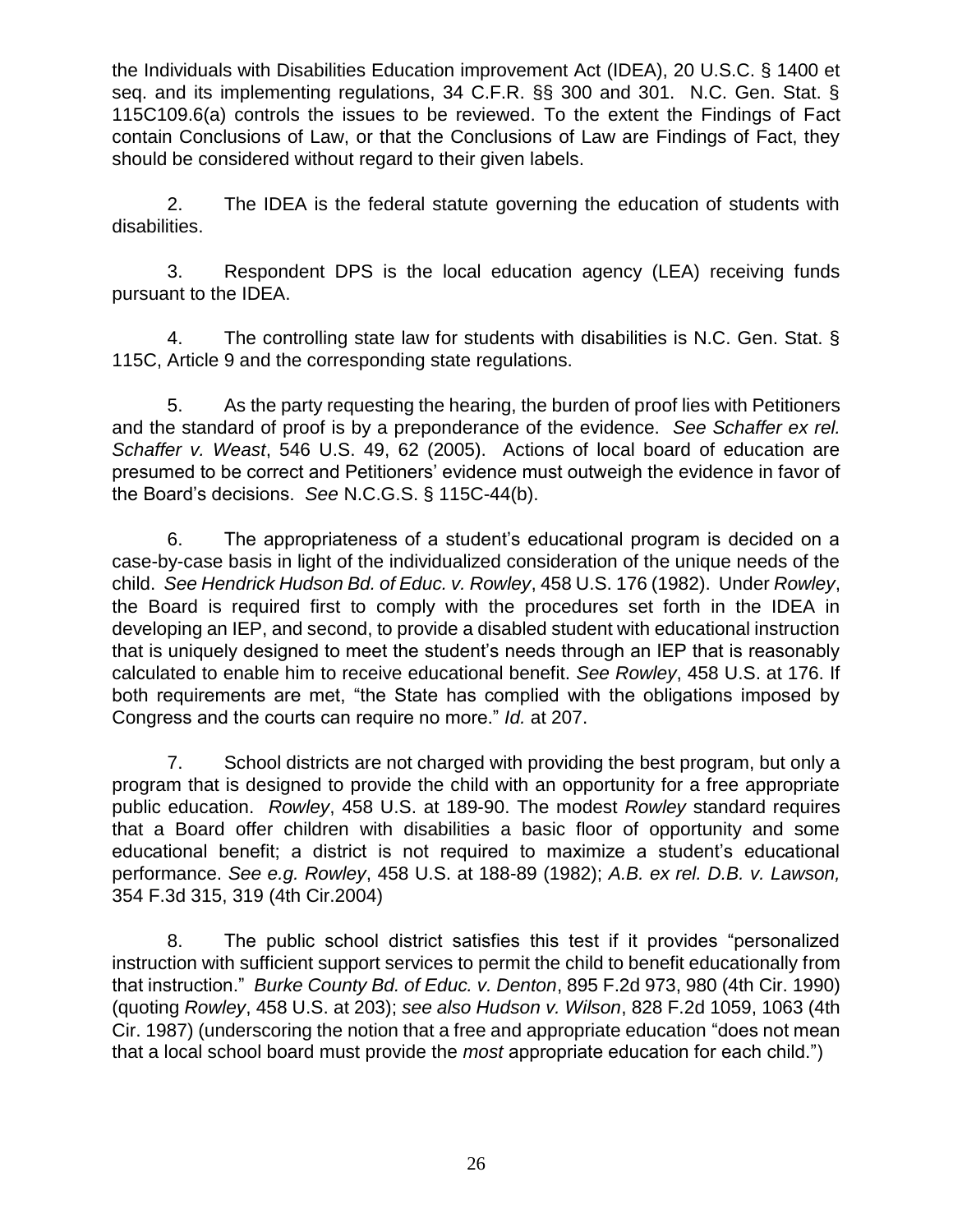9. "[T]he [IDEA] does not require the 'furnishing of every special service necessary to maximize each handicapped child's potential.'" *Hartmann v. Loudoun County Bd. of Educ.,* 118 D.3d 996, 1001 (4th Cir. 1997) (quoting *Rowley*, 458 U.S. at 199-200)

## *Least Restrictive Environment*

10. In addition to IDEA's requirement that the state provide each student with some educational benefit, the student must be placed in the least restrictive environment (LRE) appropriate for the student to achieve educational benefit. *See, e.g., A.B. ex rel. D.B. v. Lawson*, 354 F.3d 315, 319 (4th Cir. 2004); *MM ex rel. DM v. Sch. Dist. of Greenville County*, 202 F.3d 523, 526 (4th Cir. 2003).

11. Each public agency must ensure that a continuum of alternative placements is available to meet the needs of children with disabilities for special education and related services. 34 C.F.R. § 300.115. Under the IDEA, children with disabilities are to be educated with children who are not disabled only "to the maximum extent appropriate." *Hartmann*, 118 F.3d at 1001; 20 U.S.C. § 1412(a)(5)(A).

12. Mainstreaming is not required where (1) the disabled child would not receive an educational benefit from mainstreaming into a regular class; (2) any marginal benefit from mainstreaming would be significantly outweighed by benefits which could feasibly be obtained only in a separate instructional setting; or (3) the disabled child is a disruptive force in a regular classroom setting. *Hartmann*, 118 F.3d at 1001; *DeVries v. Fairfax County Sch. Bd.*, 882 F.2d 876, 879 (4th Cir.1989); Federal Register, Vol. 71, No. 156, §§ 300.115 & 300.116, August 14, 2006, Rules and Regulations.

13. Districts are not required to attempt a mainstream setting before placing a child in a more restrictive setting. *See Letter to Cohen*, 25 IDELR 516 (OSEP, August 6, 1996)

14. The LRE requirement creates a presumption in favor of mainstreaming. "The fact that the provision only creates a presumption, however, reflects a congressional judgment that receipt of such social benefits is ultimately a goal subordinate to the requirement that disabled children receive educational benefit." *Hartmann,* 118 F.3d at 1002. As such, academic benefit takes primacy over social benefit if the two goals are in conflict. (Tr. Vol. XIV, 2447)

## *Procedural Errors*

15. For a procedural defect in the development of an IEP to entitle a claimant to relief, the defect must result in a loss of educational benefit and not simply be a harmless error. *See A.K. ex rel. J.K. v. Alexandria City Sch. Bd.*, 484 F.3d 672, 684 (4th Cir. 2007). To the extent that the procedural violations do not actually interfere with the provision of FAPE, these violations are not sufficient to support a finding that a district failed to provide a FAPE. *Gadsby v. Grasmick,* 109 F.3d 940, 956 (4th Cir. 1997). If a disabled child received (or was offered) a FAPE in spite of a technical violation of the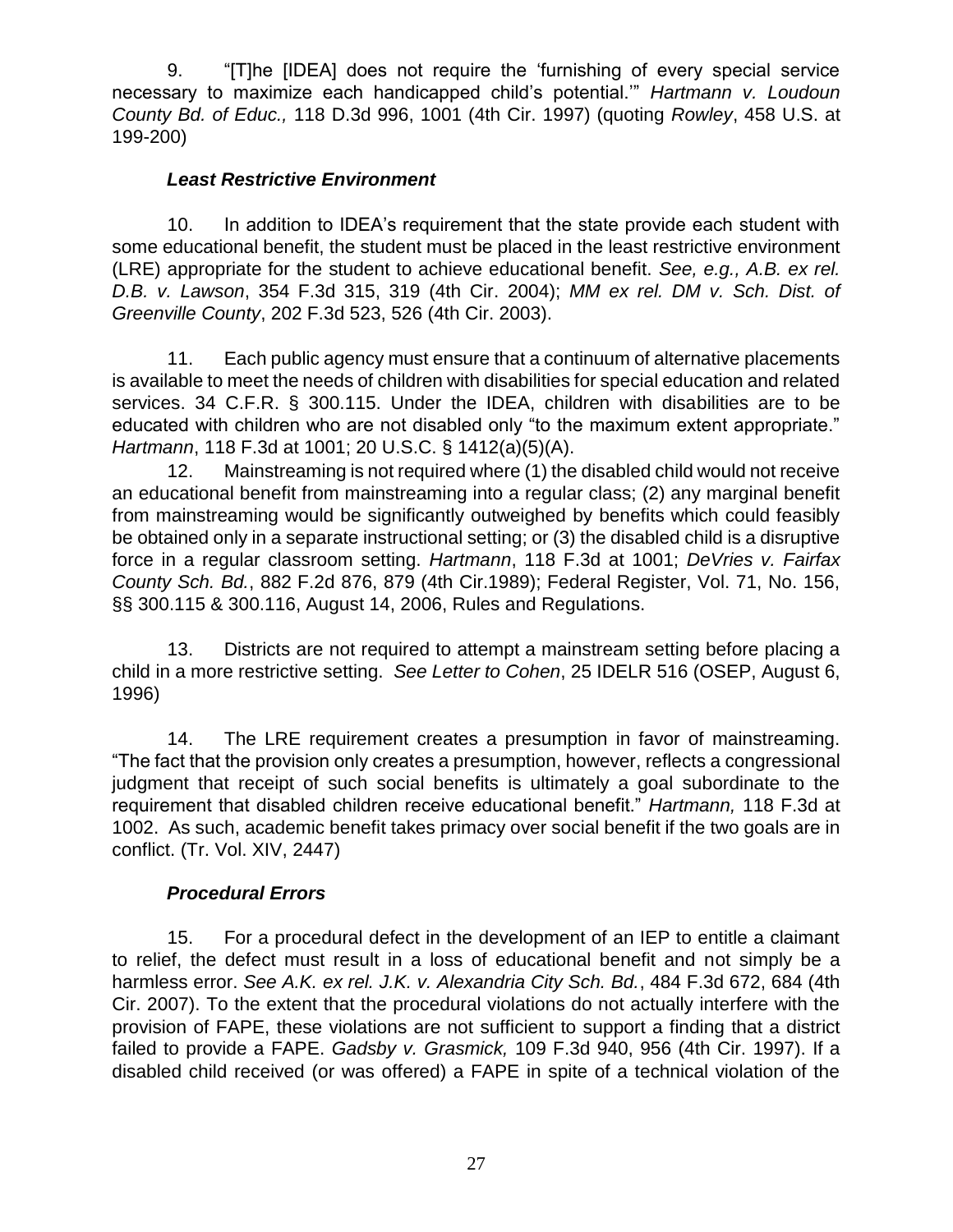IDEA, the school district has fulfilled its statutory obligations. *Burke County Bd. of Educ. v. Denton,* 895 F.2d 973, 982 (4th Cir.1990).

16. In addition, state law dictates that "the decision of the administrative law judge shall be made on substantive grounds based on a determination of whether the child received a free appropriate public education." N.C. Gen. Stat. § 115C-109.6(f).

## *Professional Judgment and Deference to Educators*

17. The professional judgment of teachers and other school staff is an important factor in evaluating an IEP. "Local educators deserve latitude in determining the individualized education program most appropriate for a disabled child. The IDEA does not deprive these educators of the right to apply their professional judgment." *Hartmann,*  118 F.3d at 1001. *See also Rowley,* 458 U.S. at 207 (stating that "courts must be careful to avoid imposing their view of preferable educational methods upon the States"). The "IDEA requires great deference to the views of the school system rather than those of even the most well-meaning parents." *Lawson*, 354 F.3d at 328.

18. In addition, "a reviewing court should be reluctant indeed to second-guess the judgment of education professionals . . . we must defer to educators' decisions as long as an IEP provided the basic floor of opportunity that access to special education and related services provides." *Tice v. Botetourt County Sch. Bd.*, 908 F.2d 1200, 2017  $(4<sup>th</sup> Cir. 1990)$  (citations and quotation marks omitted)

## *Issues for Hearing*

*Whether Respondent provided a FAPE in the LRE from November 27, 2014, through June 12, 2015?*

19. This issue involves whether the operative IEP during the relevant time period (the August 2014 IEP) was appropriate as drafted, including whether it placed in the LRE, and whether that IEP was implemented properly.

20. Based on Judge Elkins' summary judgment order, any claims related to the August 21, 2014 IEP meeting and the development of the August 2014 IEP are barred, and cannot be the basis for any relief.

21. Substantial evidence in the record established that had extensive academic and functional needs that required substantial support and specialized instruction in a setting designed to meet his needs. He required intensive, direct, individualized instruction in a smaller, less distracting setting to make progress in his core academics.

22. A preponderance of the evidence presented at hearing showed that the August 2014 IEP was appropriate as drafted. The evidence presented demonstrated that the information required to be in the IEP was present and accurate, the goals were appropriate based on  $\blacksquare$  's documented abilities and needs, the supplementary aids and services were sufficient to support  $\blacksquare$  's access to his educational environment, the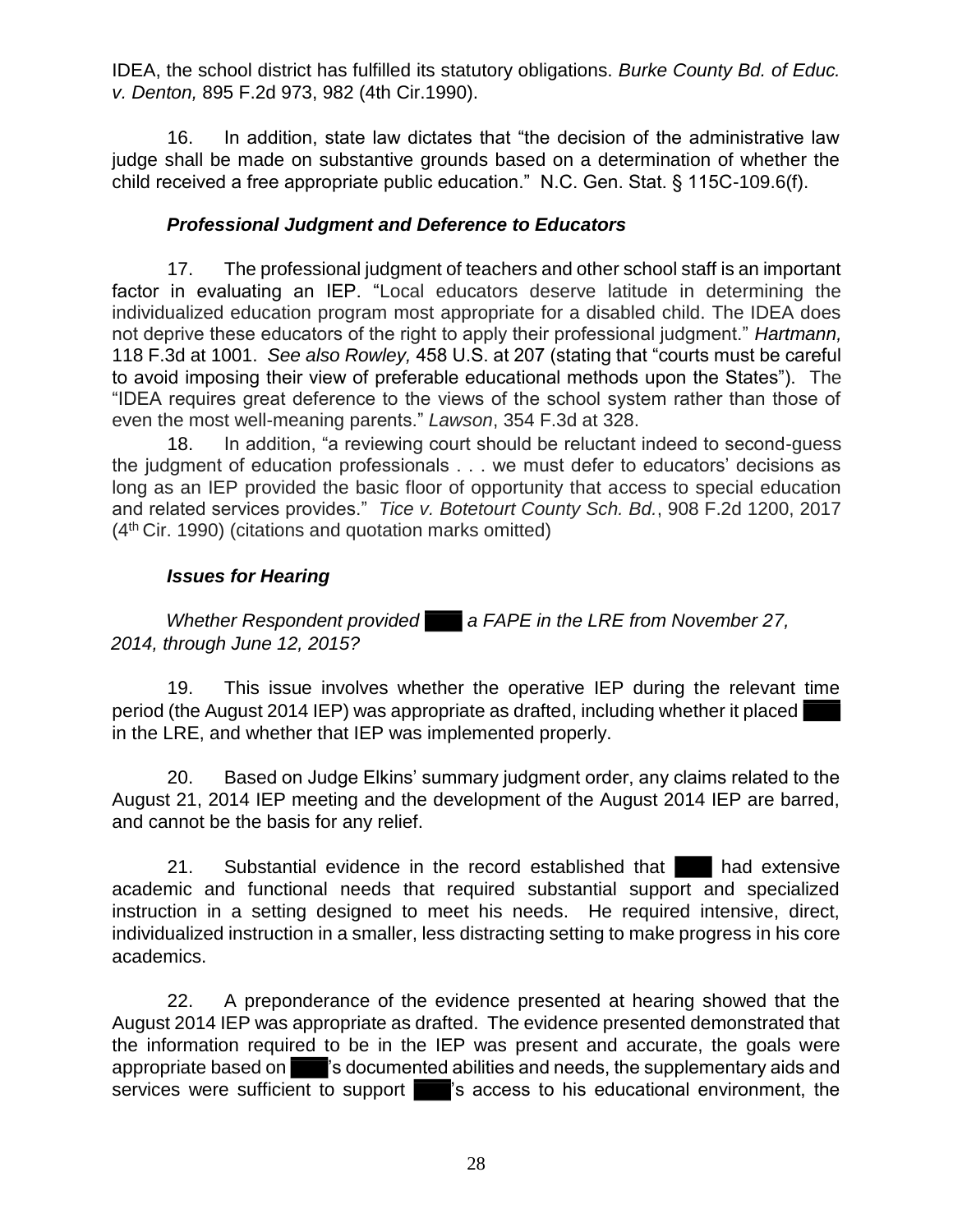service delivery was balanced between mainstreaming and intensive special education supports for core academics, and the placement reflected a mediated compromise between Respondent's assessment of **'s** least restrictive environment and Petitioners' assessment.

23. Findings of Fact 54-80 and other evidence in the record established that the IEP team implemented the August 2014 IEP appropriately. The evidence presented showed that **received the services described in the IEP**, he received instruction in the various goals from appropriate staff in appropriate settings, and the team conducted adequate progress monitoring.

24. Based on Findings of Fact 68 and 75-80, Stipulation 16, and other evidence in the record,  $\lvert$  clearly received meaningful educational benefit under the August 2014 IEP. The fact that the parties stipulated to progress across multiple domains supports this conclusion, as do Petitioners' direct admissions of progress during testimony.

25. While the district is not required to show progress to establish that the IEP was appropriate as drafted, this undisputed progress makes it very difficult for Petitioners to establish that the IEP was inappropriate as drafted or that there was a denial of FAPE associated with the August 2014 IEP and the 2014-15 school year. *See M.M. ex rel. D.M. v. Sch. Dist. of Greenville Cty.*, 303 F.3d 523, 532 (4th Cir. 2002) (stating that "courts should endeavor to rely on objective factors, such as actual educational progress, in order to avoid substituting our own notions of sound educational policy for those of the school authorities which we review") (internal quotation marks omitted).

26. Based on the foregoing, the undersigned concludes that received an opportunity for a free and appropriate public education in the least restrictive environment from November 27, 2014 through June 12, 2015.

*Whether 's May 20, 2015 IEP is reasonably calculated to provide* a *FAPE in the LRE?*

27. The preponderance of the evidence presented at hearing proved that the May 2015 IEP was reasonably calculated to provide a meaningful educational benefit. First, the IEP contained all of the statutorily required information. Second, the Present Levels were updated and accurate, and the goals were aligned with the Present Levels and appropriate for  $\blacksquare$  at the time. Third, the supplementary aids and services were sufficient to support  $\blacksquare$  's access to his educational environment. Fourth, the service delivery was appropriate in amount and setting, and the placement was consistent with the service delivery plan.

28. The IEP team increased state is service time in the special education in place of 's core academic time in the general education classroom after was not successful in the general education classroom during the 2014-2015 school year. The IEP team's decision to increase special education service time in the special education classroom was justified by teacher observations, anecdotal notes, numerical data, and the team's understanding of **'s** strengths and needs.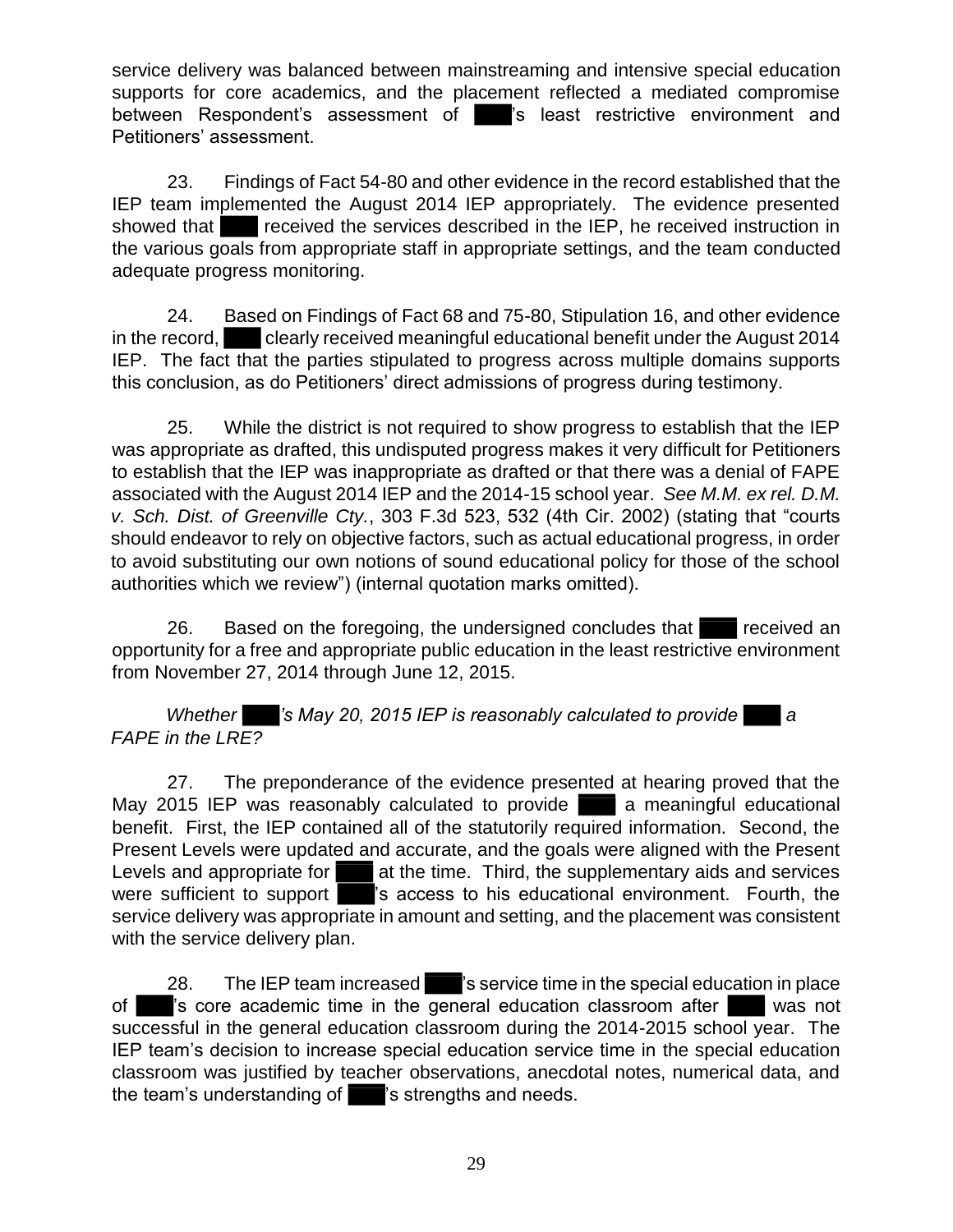29. More restrictive settings are appropriate where the "nature or severity of the disability" prevents satisfactory education in regular education settings with appropriate supports. *See* 20 U.S.C.  $\S$  1412(a)(5). Here, as a result of his disability, was an extremely low-functioning student who was already years behind his same-age peers. After a yearlong attempt by school staff, was unable to access core academic instruction in the general education setting effectively, even with the maximum support of a 1:1 special education teacher.

30. The preponderance of the evidence at hearing established that, at least for his core academics such as reading, writing and math, we would not receive an educational benefit from mainstreaming into a regular class," and that "any marginal benefit from mainstreaming would be significantly outweighed by benefits which could feasibly be obtained only in a separate instructional setting." *Hartmann*, 118 F.3d at 1001. Therefore, the May 2015 IEP reflected <sup>8</sup> is least restrictive environment.

31. Based on Findings of Fact 31, 55, 65-66, 71, 77, and 79 and other evidence in the record, the modifications to the general education classroom activities and assignments that would have been necessary for the access such activities and assignments meaningfully, would have rendered solic scurriculum entirely distinct from that of his non-disabled peers. In this sense,  $\blacksquare$  's circumstances are very similar to those described by the Fourth Circuit in *Hartmann*:

 situation is similar to the one we faced in *DeVries,* 882 F.2d 876. In upholding Fairfax County's decision not to place Michael DeVries in Annandale High School, the court observed not only that Michael would derive virtually no academic benefit from the regular classroom, but also that his work would be at a much lower level than his classmates and that he would in effect "simply be monitoring classes." *Id.* at 879. Here the hearing officer made an identical finding, concluding that  $\blacksquare$  "did not participate in the regular curriculum, but was provided his own curriculum." special education teacher in **Theorem County explained**, needs a completely different program.... His skills have to be taught in a different way, in a different sequence, and even a different group of skills ... from what his typical functioning peers are learning."

*Hartmann,* 118 F.3d at 1001-02.

32. Based on testimony from those who worked with in the regular education classroom, did not participate in the regular curriculum, but was provided his own curriculum. His work was at a much lower level than his classmates, and he was in effect, simply monitoring those classes. These considerations were appropriate in placing in a more restrictive environment for his core academic instruction.

33. While an IEP team is not required to place a student in the general education setting and see him fail before attempting a more restrictive placement, prior experience in the general education setting is strongly indicative of a student's capacity to be successful in that setting. In this case, the IEP team attempted to educate in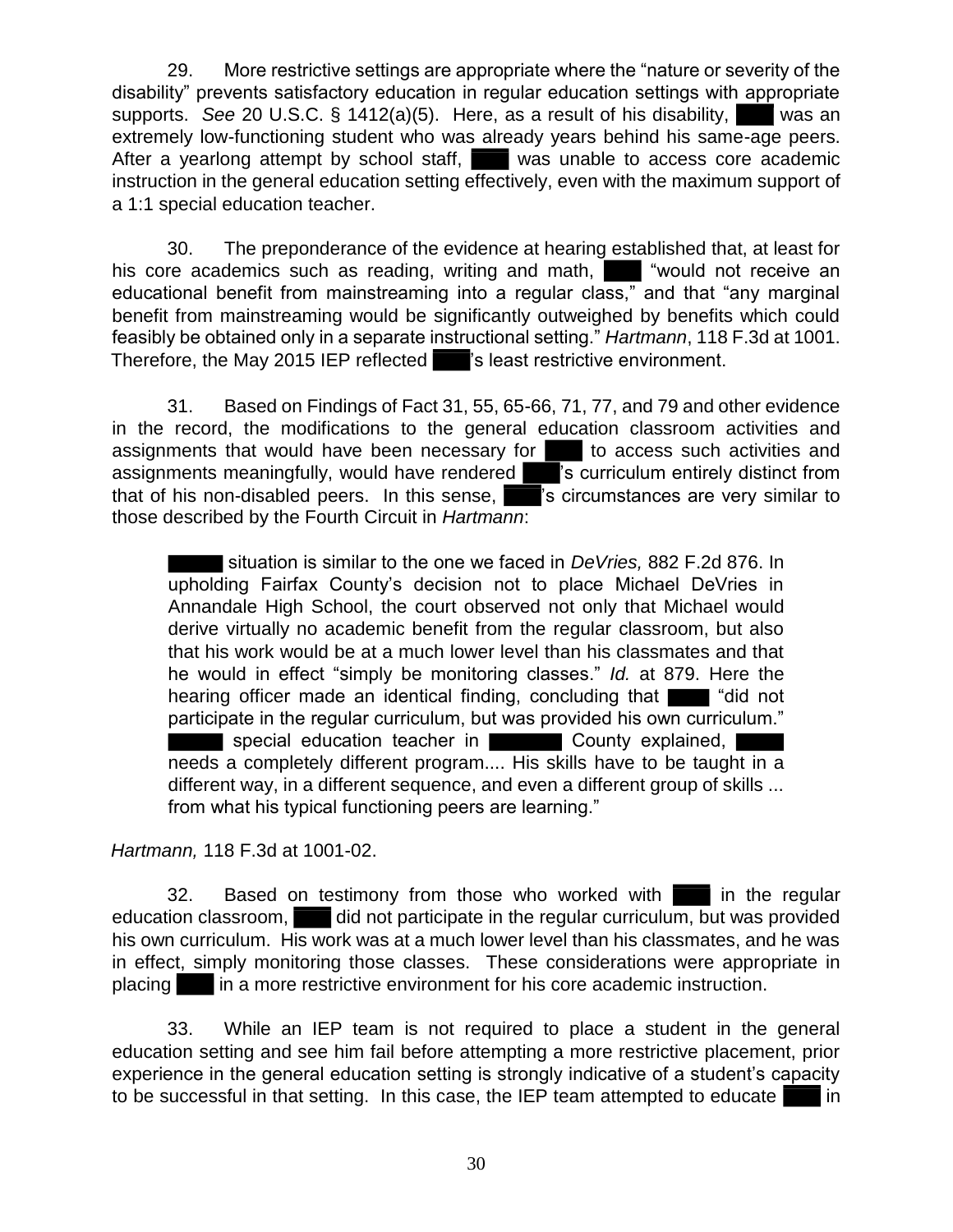core academics in the general education setting with maximum support (a one-on-one licensed special education teacher) for a full year. The preponderance of the evidence showed that was not successful and did not benefit from core academic instruction in that setting during that year. That experience confirmed the existing evidence of  $\sim$  's need for direct instruction in a smaller setting with consistent redirection and repetition, and justified the decision to remove that 45 minutes of general education time from  $\sim$  's IEP for the 2015-16 school year.

34. Based on testimony at the hearing, it is clear that Petitioners and their experts are advocates for full inclusion of students with disabilities. Irrespective of the philosophical positions of the parties, federal regulations under the IDEA not only provide for, but require, the availability of special education classrooms to meet the individual needs of students with disabilities.

35. As stated in *In re: Student with a Disability*, 107 LRP 51357 (Ala. SEA 2006): [t]he Petitioner's criticisms of the Child's program consisted chiefly of opinion evidence offered by witnesses who had done little, if any, actual testing or even extended observation of the Child. Although perhaps useful in some broad sense to an understanding of instructional methodologies, their findings regarding the Child were not the product of an actual evaluation of the Child as much as they were general observations, impressions, and statements of personal pedagological [sic] preferences and philosophies.

*In re: Student with a Disability*, 107 LRP 51357 (Ala. SEA 2006).

36. Similarly here, Petitioners' experts clearly preferred particular pedagogical methods, and held a particular educational philosophy. However, their lack of direct knowledge of **his needs**, and the circumstances and environment of his public education render their opinions of limited value in resolving this matter. Further, general criticisms of special education classrooms nationwide, or even district-wide within DPS, have little bearing on the appropriateness of state is educational placement, especially when both Petitioners and their experts have never been in the special education classroom at **Elementary to observe the instruction** received there.

37. The preponderance of the evidence at hearing demonstrated that <sup>'s</sup> service delivery plan, including specific settings for specific areas of instruction, was designed to meet **in the individual needs.** 

38. Based on Findings of Fact 81-92 and 105-106 and other evidence in the record, Petitioners were full participants in the IEP process, and decisions by the IEP team were not predetermined. A preponderance of the evidence established that the IEP team shared progress monitoring data with the parents throughout the year, and met in formal parent-teacher conferences five times. The record clearly showed that the IEP team and Petitioner **Progetial engaged in an extended discussion of Trans**'s needs during the May 20, 2015 IEP meeting, including a lengthy back-and-forth about (1) what the data showed about  $\blacksquare$  's performance in the regular and special education classrooms, (2)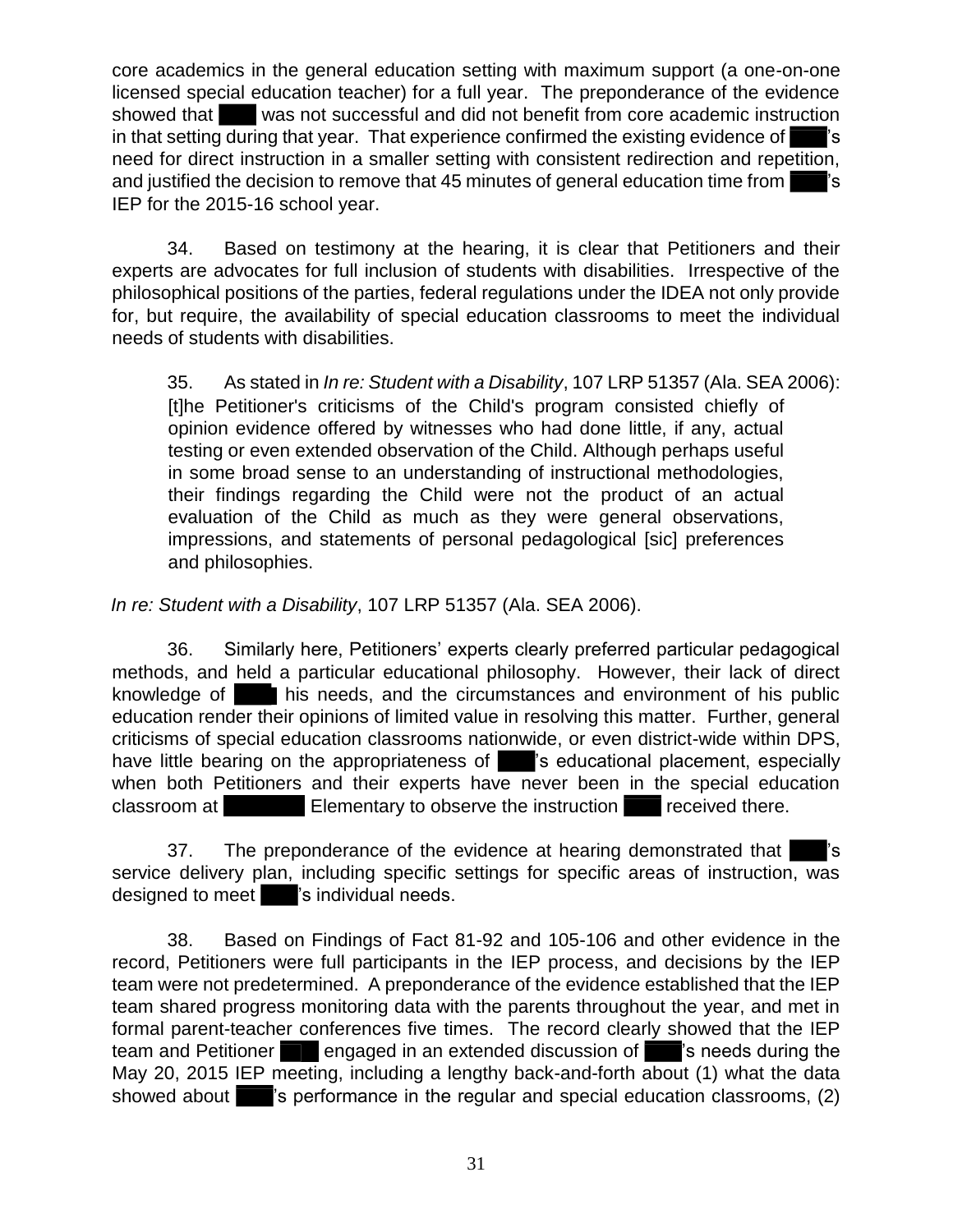Petitioner **Proget is preference for inclusion over academic instruction, (3) how would** be instructed, etc. Additional time in the general education setting was also discussed and considered during such meeting. The fact that the team ultimately disagreed with the parents did not indicate either predetermination or a denial of meaningful participation.

39. In addition, "while a school system must not finalize its placement decision before an IEP meeting, it can, and should, have given some thought to that placement." *Doyle v. Arlington County Sch. Bd*., 806 F.Supp. 1253, 1262 (E.D.Va.1992), *aff'd* 39 F.3d 1176 (4<sup>th</sup> Cir. 1994). The fact that members of the IEP team met the day before the annual May 20, 2015 review is not a violation. Petitioners presented no evidence beyond speculation and unfounded inference that the IEP team made final decisions before the May 20, 2015 meeting. As such, Petitioners failed to prove that the May 20, 2015 placement decision was predetermined.

40. Based on the foregoing, the May 20, 2015 IEP was developed consistent with required procedures, and was substantively appropriate as it was reasonably calculated to provide with a free and appropriate public education in his least restrictive environment.

41. Given that the resulting IEP was reasonably calculated to provide a meaningful benefit, and that it reflected his least restrictive environment, any procedural errors in the development of the IEP did not interfere with the provision of FAPE, and must be considered harmless. *See A.K.*, 484 F.3d at 684.

*Whether Respondent provided a FAPE in the LRE from June 13, 2015 through August 13, 2015?*

42. This issue was entirely related to whether the IEP team appropriately decided that was not eligible for Extended School Year services. Extended School Year ("ESY") services are only necessary to ensure FAPE "when the benefits a disabled child gains during a regular school year will be significantly jeopardized if he is not provided with an educational program during the summer months." *M.M. v. District of Greenville County*, 303 F.3d 523 (4th Cir. 2002).

43. The North Carolina Department of Public Instruction's Policies Governing Services for Children with Disabilities, Policy (2014), NC 1501.24 provides further clarity on ESY eligibility, stating that a student is eligible for ESY services where there is evidence that, without such services during an extended break in instruction:

- (i) the student may regress and be unable to relearn the lost skills within a reasonable time, or
- (ii) the benefits a student has gained during the regular school year will be significantly jeopardized by the extended break, or
- (iii) the student is demonstrating an emerging critical skill that will be lost.

NC 1501-2.4; S*ee also* 20 U.S. C. 1412(a)(1), 34 CFR 300.106.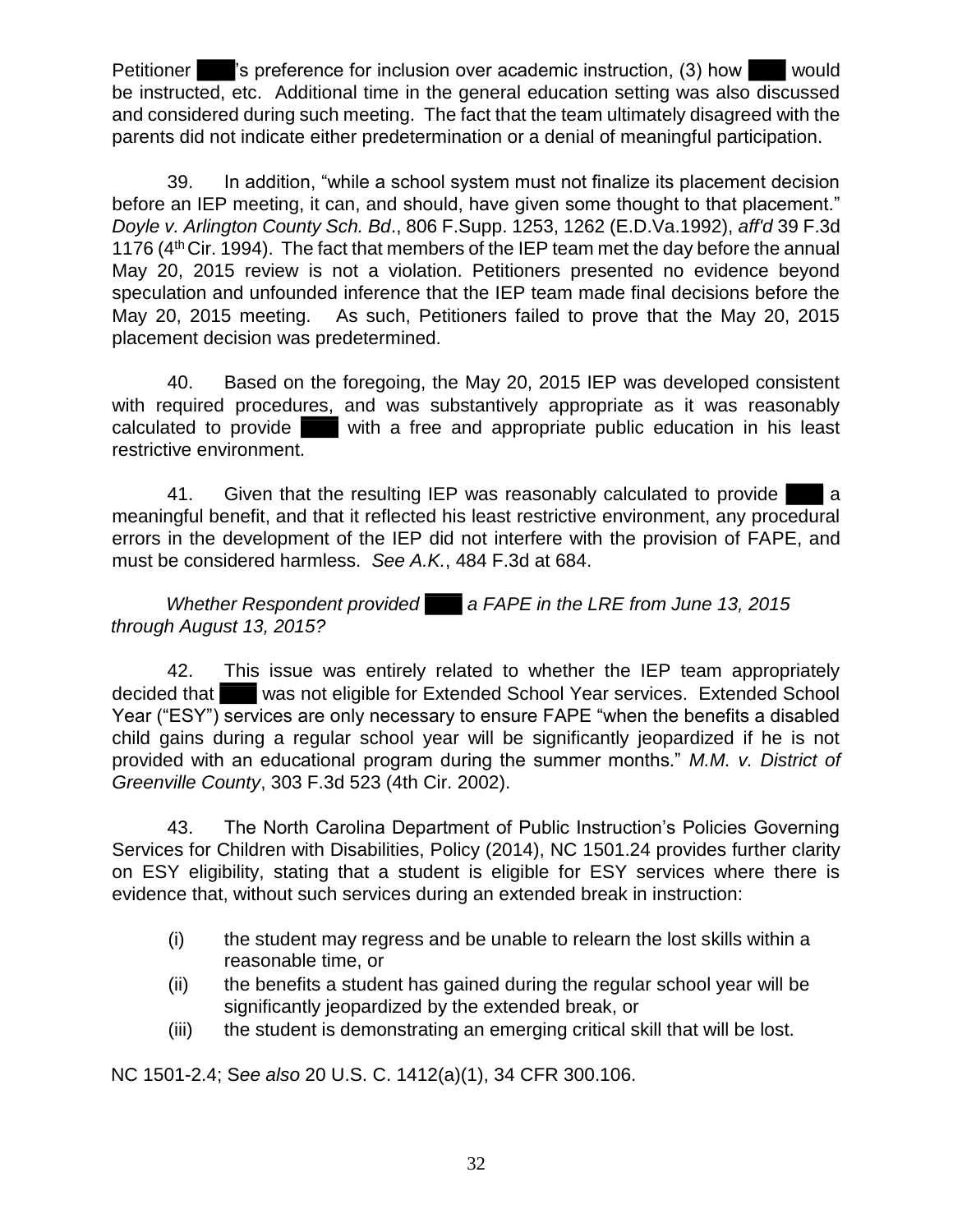44. Based on Findings of Fact 102-106 and other evidence in the record, the IEP team met its procedural requirements by appropriately considering the criteria and information related to those criteria, and made a substantively appropriate decision. The burden was on Petitioners to demonstrate that actually required ESY services in order to receive a FAPE, according to the criteria set forth in the law. *See Dibuo v. Worcester Co*, 309 F.3d 184, 187-189 (4<sup>th</sup> Cir 2002) (where Petitioners' expert opinions and testimony at hearing did not establish that the student was eligible for ESY, the IEP team's failure to appropriately consider ESY did not interfere with the provision of FAPE).

45. The Court in *M.M. v. District of Greenville County*, 303 F.3d 523 (4th Cir. 2002) explained that:

The mere fact of likely regression is not a sufficient basis, because all students, disabled or not, may regress to some extent during lengthy breaks from school. ESY Services are required under the IDEA only when such regression will substantially thwart the goal of 'meaningful progress.' M.M., 303 F.3d at 538.

46. Here, Petitioners did not meet their burden of demonstrating by a preponderance of the evidence that could not make meaningful progress without the provision of ESY services. In fact, Petitioners failed to present any evidence at all that required ESY services, other than general opinions by experts who had not even evaluated

47. There was sufficient evidence in the record that Respondent exercised the proper procedures in considering ESY services for and did so in an appropriate manner. There was also ample information in the record to support the substantive decision of the IEP team that was not eligible for ESY services from June 13, 2015 through August 13, 2015.

48. As the Court in *Tice v. Botetourt County Sch. Bd*., 908 F.2d 1200, 2017 (4th Cir. 1990) explained:

[O]nce a procedurally proper IEP has been formulated, a reviewing court should be reluctant indeed to second-guess the judgment of education professionals. Tice, 908,F.2d at 1200, 1207 (citing *Rowley*, 458 U.S. at 20708, 102 S.Ct. at 3051-52). Neither the district court nor this court should disturb an IEP simply because we disagree with its content. Rather, we must defer to educators' decisions as long as an IEP provided the child 'the basic floor of opportunity that access to special education and related services provides.' Id. at 201, 102 S.Ct. at 3048.

See *Tice,* 908 F.2d at 1207. As the Court in *Tice* ruled, the undersigned in this case will not second-guess the professional judgment of the Respondent's educators in determining that was not eligible for ESY services.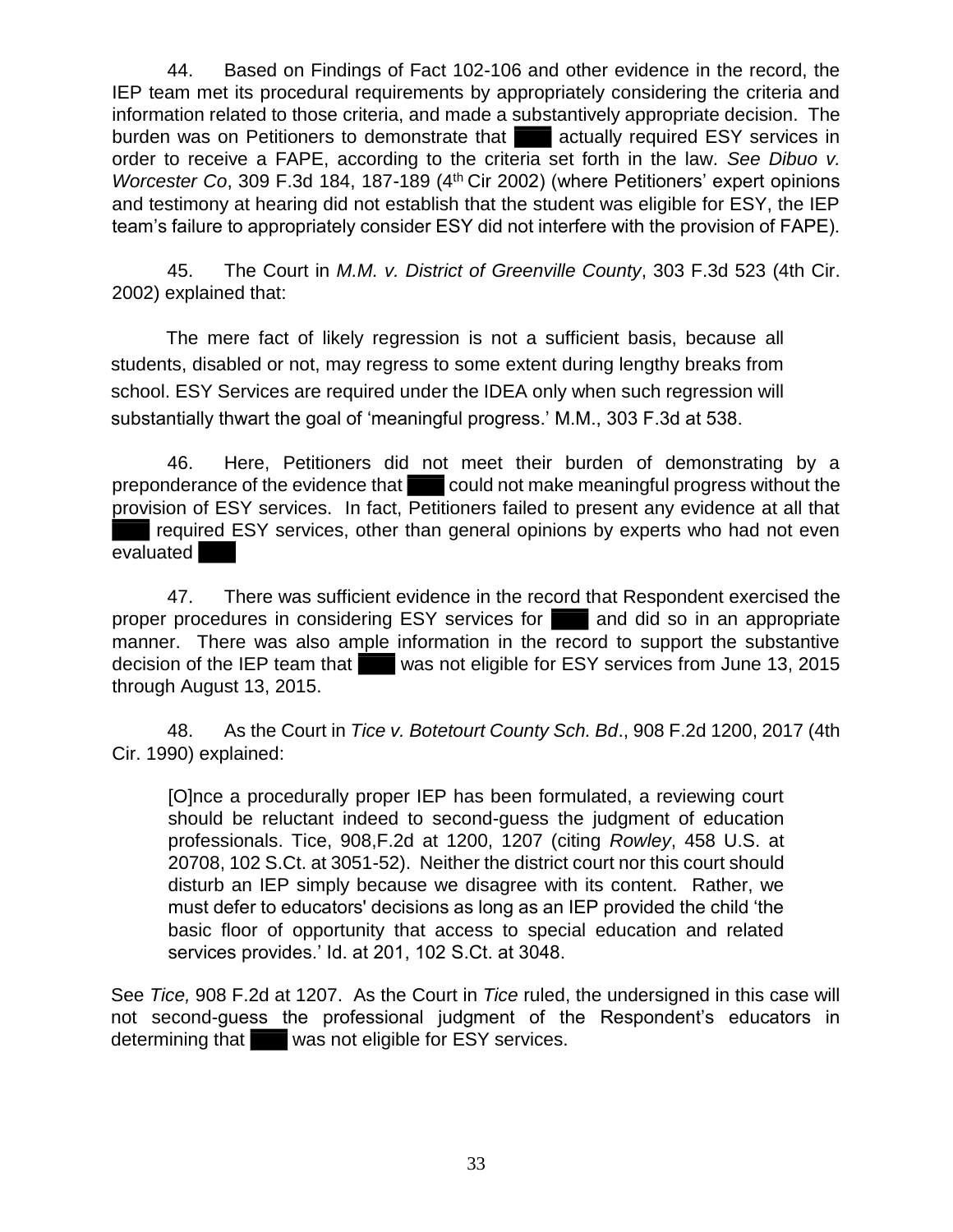49. Because ESY services are the only services that are at issue during the period from June 13, 2015 through August 13, 2015, the undersigned concludes that Respondent did not fail to offer a free appropriate public education during this period.

If Respondent denied **a** FAPE in the LRE, whether the private placement *chosen by the Petitioners is appropriate?*

50. The appropriateness of a unilateral private placement is a subsequent consideration that requires the Petitioners to first establish that the program offered by the Respondent was legally insufficient. *M.S. ex rel. Simchick v. Fairfax Cty. Sch. Bd.*, 553 F.3d 315, 324 (4th Cir. 2009). Based on Conclusions of Law 1-48, Petitioners have failed to make this threshold showing, and therefore, the undersigned need not address the issue of private placement.

51. Nevertheless, because this undersigned received evidence regarding the issue of the private placement, and made factual Findings of Fact related thereto, the undersigned will make provisional Conclusions of Law regarding this issue.

52. For reimbursement to be available, Petitioners must prove that their unilateral private placement is appropriate to meet the student's needs. *See M.S. ex rel. Simchick v. Fairfax Cty. Sch. Bd.*, 553 F.3d 315, 324 (4th Cir. 2009).

53. Based on Findings of Fact 99-107 and other evidence in the record, Petitioners have failed to present substantial evidence that the program was appropriate to meet <sup>'s</sup> unique needs. Petitioners presented no educational plans from **Piney Alexandria**, and no progress monitoring data from Petitioners did not call  $\blacksquare$  's teacher at  $\blacksquare$ , who would be in the best position to speak to his abilities and progress or lack thereof, to testify. With only general testimony from the Head of **Piney is and conflicting expert testimony about observations totaling** only a few hours of  $\overline{\hspace{1cm}}$  's entire academic year to rely on, the undersigned cannot conclude that Petitioners have met their burden on this issue.

54. The lack of related services provided at Pinewoods Montributes to its inappropriateness. **Figure 1** received weekly occupational therapy, monthly physical therapy, and speech therapy 2-3 times per week in the Durham Public Schools. Petitioners' own expert, Dr. The recommended daily speech therapy for Yet at received occupational therapy once a week and speech therapy once a month.

55. To the extent that a decision on this issue is required, the undersigned concludes that the private placement at **Pinewoods Montessori was not an appropriate** placement for

*Other Issues*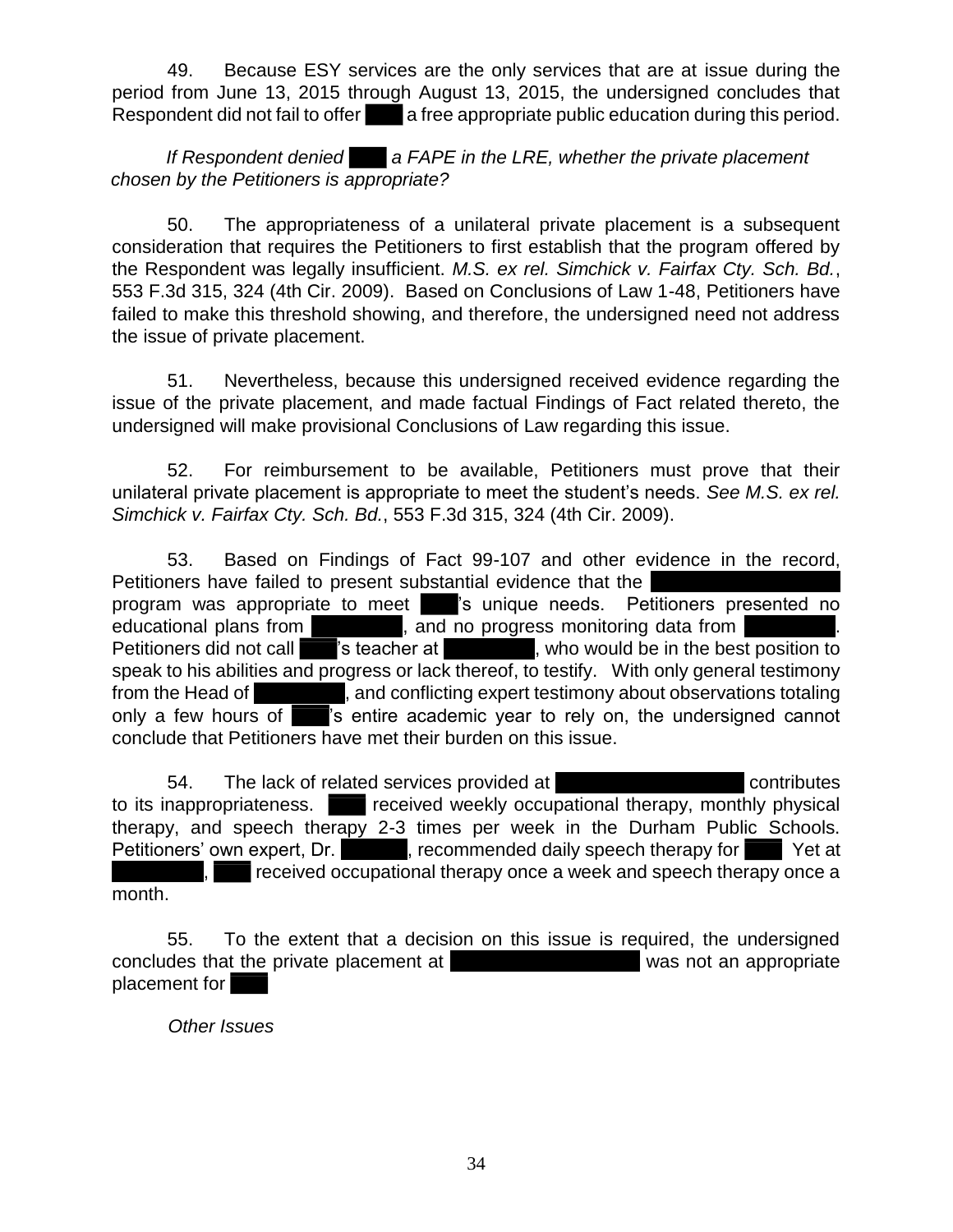56. To the extent that this Order does not expressly rule on any other claims raised in the Petition, the undersigned concludes that Petitioners did not meet their evidentiary burden to establish any right to relief on those claims.

## **FINAL DECISION**

1. Petitioners failed to meet their burden to prove that Respondent failed to provide a free appropriate public education for the 2014-15 school year or the 2015 summer, or offer a free appropriate public education for the 2015-16 school year.

2. The IEPs developed on August 21, 2014 and May 20, 2015 offered a free appropriate public education in his least restrictive environment.

3. Even if Petitioners had met their burden that Respondent failed to offer a free appropriate public education, Petitioners failed to show that they had a legal claim for reimbursement for the private program, because Petitioners failed to show that the private program was appropriate.

4. Based on the foregoing Findings of Fact and Conclusions of Law, it is hereby ORDERED that all of Petitioners' claims are DISMISSED WITH PREJUDICE.

## **NOTICE**

In accordance with the Individuals with Disabilities Education Act and North Carolina's Education of Children with Disabilities laws, the parties have appeal rights regarding this Final Decision.

Under North Carolina's Education of Children with Disabilities laws (N.C.G.S. §§ 115C-106.1 et seq.) and particularly N.C.G.S. §§ 115C-109.9, "any party aggrieved by the findings and decision of a hearing officer under G.S. 115C-109.6 or G.S. 115C-109.8 may appeal the findings and decision within 30 days after receipt of notice of the decision by filing a written notice of appeal with the person designated by the State Board under G.S. 115C-107.2(b)(9) to receive notices. The State Board, through the Exceptional Children Division, shall appoint a Review Officer from a pool of review officers approved by the State Board of Education. The Review Officer shall conduct an impartial review of the findings and decision appealed under this section."

Inquiries regarding further notices, time lines, and other particulars should be directed to the Exceptional Children Division of the North Carolina Department of Public Instruction, Raleigh, North Carolina prior to the required close of the appeal filing period.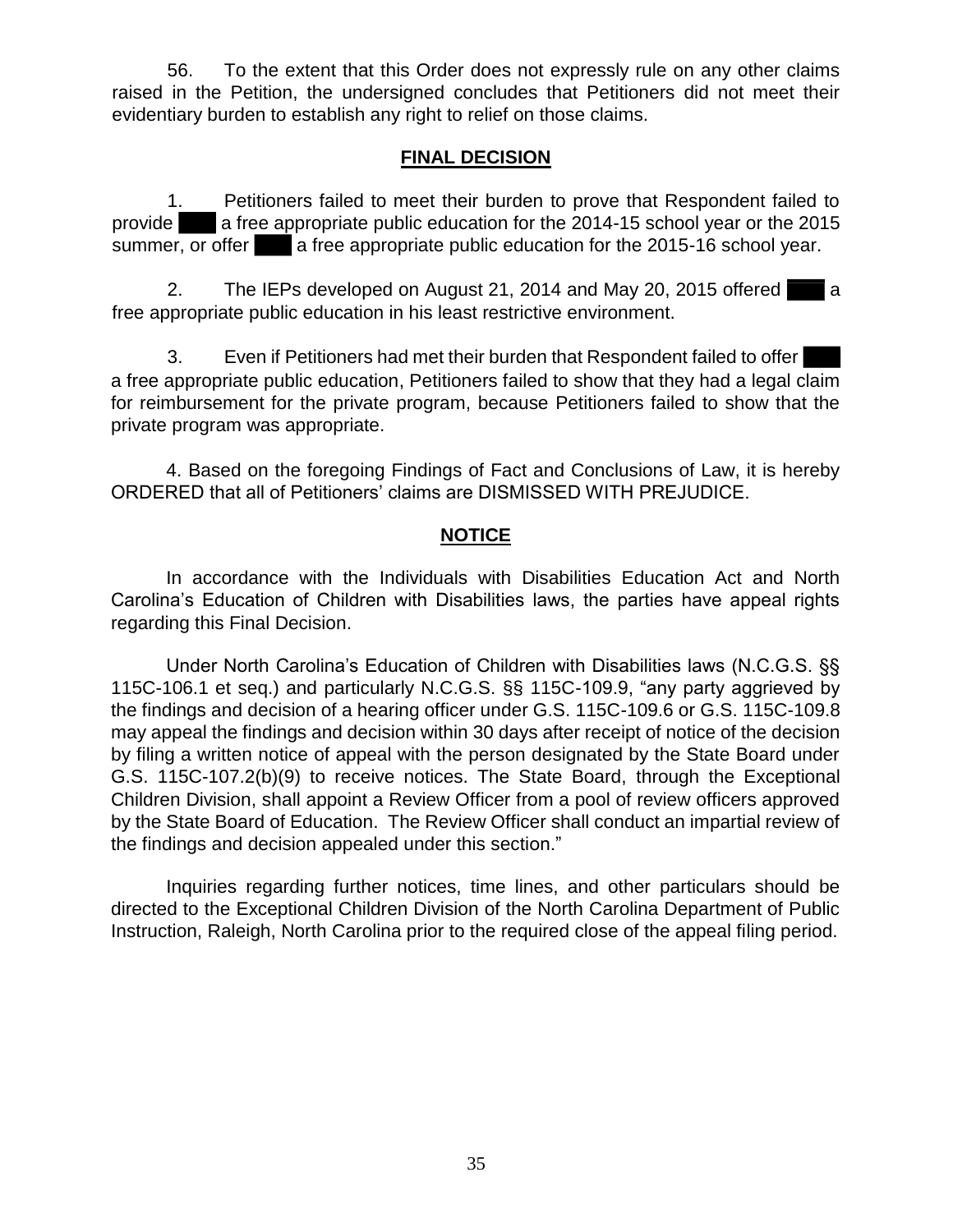

Melissa Owens Lassiter Administrative Law Judge